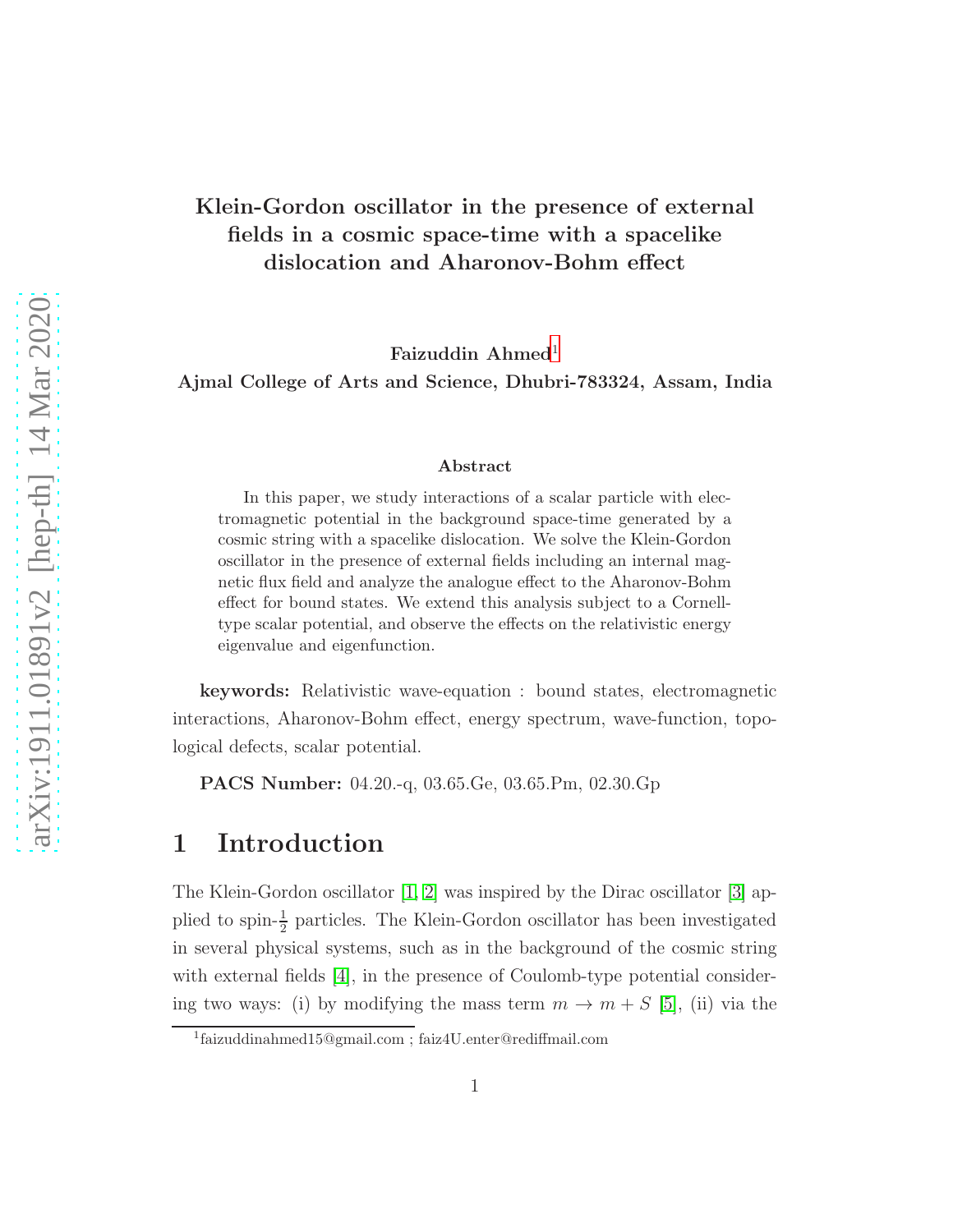minimal coupling [\[6\]](#page-17-5) with a linear potential, in the background space-time produced by topological defects using the Kaluza-Klein theory [\[7\]](#page-17-6), in the Som-Raychaudhuri space-time in the presence of external fields [\[8\]](#page-17-7), motion of electron in an external magnetic field in the presence of screw dislocations [\[9\]](#page-18-0), continuous distribution of screw dislocation [\[10\]](#page-18-1), in the presence of Cornell-type potential in a cosmic string space-time [\[11\]](#page-18-2), relativistic quantum dynamics of DKP oscillator field subject to a linear scalar potential [\[12\]](#page-18-3), DKP equation for spin-zero bosons subject to a linear scalar potential [\[13\]](#page-18-4), and the Dirac equation subject to a vector and scalar potentials [\[14\]](#page-18-5). In literature, it is known that cosmic string has been produced by phase transitions in the early universe [\[15\]](#page-18-6) as it is predicted in the extensions of the standard model [\[16,](#page-18-7) [17\]](#page-18-8). Topological defects in condensed matter physics can be associated with the presence of curvature and torsion. In particular, topological effects associated with torsion have been investigated in crystalline solids with the use of differential geometry [\[18,](#page-18-9) [19\]](#page-18-10). Recent studies have explored the effects of torsion on condensed matter systems [\[20,](#page-18-11) [21,](#page-18-12) [22,](#page-18-13) [23\]](#page-19-0). Therefore, there is a great interest in the connection between quantum mechanics and the general relativity.

The cosmic string space-time in cylindrical coordinates  $(t, r, \phi, z)$  is described by the following line element [\[16,](#page-18-7) [17,](#page-18-8) [18,](#page-18-9) [24,](#page-19-1) [25,](#page-19-2) [26,](#page-19-3) [27,](#page-19-4) [28,](#page-19-5) [29\]](#page-19-6)

$$
ds^{2} = -dt^{2} + dr^{2} + \alpha^{2} r^{2} d\phi^{2} + dz^{2},
$$
\n(1)

where  $\alpha = (1-4\,\mu)$  is the topological parameter with  $\mu$  being the linear mass density of cosmic string, and  $0 < \alpha < 1$ . Furthermore, in the cylindrical symmetry we have that  $0 < r \leq \infty$ ,  $0 \leq \phi \leq 2\pi$  and  $-\infty < z < \infty$ .

In Ref. [\[30\]](#page-19-7), Klein-Gordon oscillator without and/or with a linear scalar potential in the presence of external fields including an internal magnetic flux field in a space-time with a spacelike dislocation were studied. They solved the wave-equation analytically and analyzed the effects on the relativistic energy eigenvalue. In Ref. [\[31\]](#page-19-8), authors investigated the Klein-Gordon oscillator with topological defects including an internal magnetic flux field subject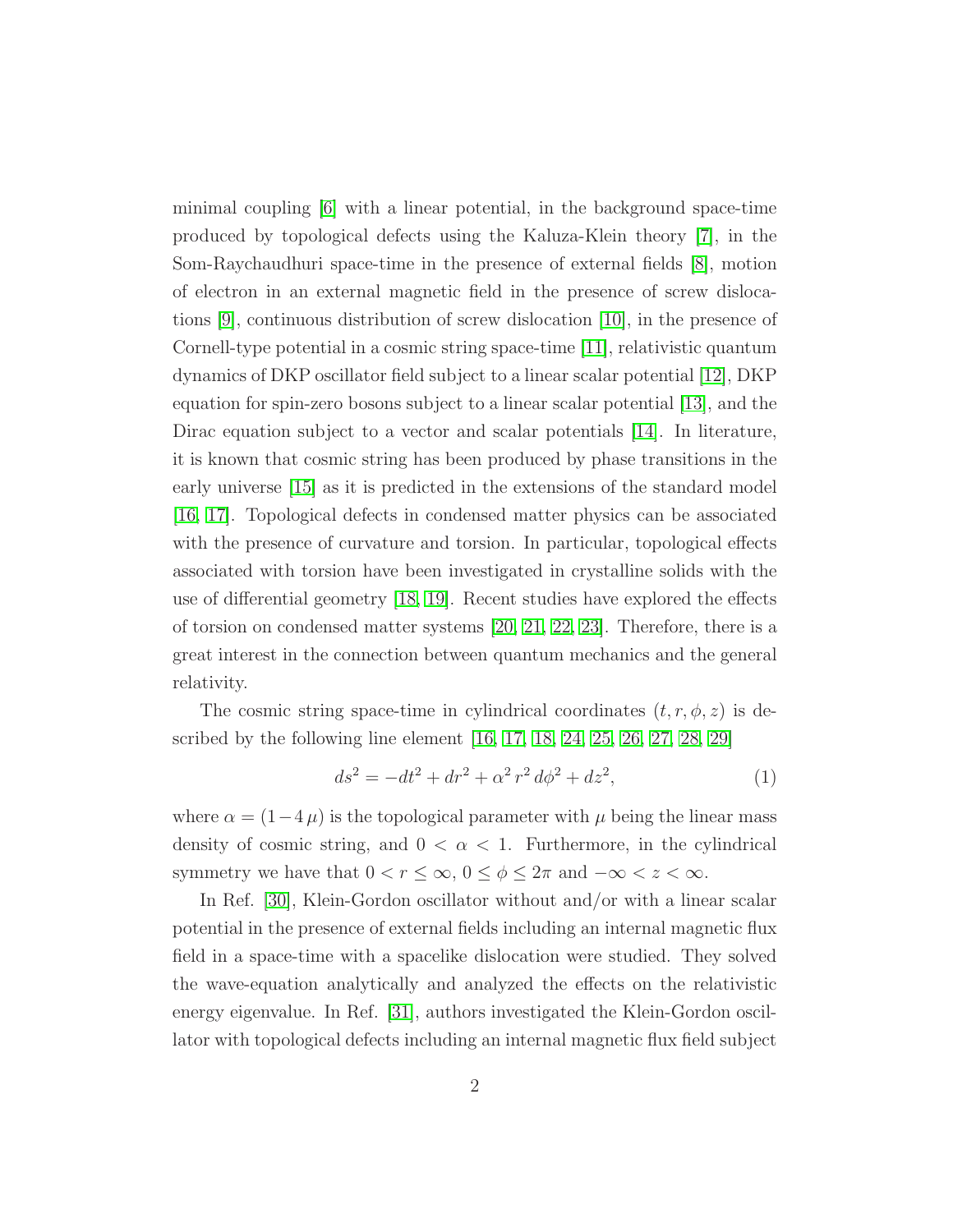to a Coulomb-type plus linear potential (called Cornell-type potential) in a space-time with screw dislocation (space-like dislocation). They obtained the relativistic energy eigenvalue and observed the analogous effect to the Aharonov-Bohm effect for bound states. In this work, we study the Klein-Gordon oscillator field interacts with external fields including an internal magnetic flux field in a space-time with a magnetic screw dislocation. We extend this analysis subject to a Cornell-type scalar potential by searching analytical for bound states solution to the system. Recently, dislocation has been investigated in nonrelativistic and relativistic quantum systems. The spiral dislocation, in the nonrelativistic context, has been investigated in the harmonic oscillator [\[34\]](#page-19-9); in the relativistic context, it has been investigated in a scalar field in a noninertial frame [\[35\]](#page-19-10). The screw dislocation, in the nonrelativistic context, has been applied in the harmonic oscillator [\[36,](#page-19-11) [37\]](#page-19-12), in the Landau quantization [\[9,](#page-18-0) [10,](#page-18-1) [38\]](#page-19-13), in the doubly anharmonic oscillator [\[39\]](#page-19-14), in Landau quantization for an induced electric dipole [\[40\]](#page-20-0), and in noninertial effects on a nonrelativistic Dirac particle [\[41\]](#page-20-1). In relativistic context, the screw dislocation has been studied in the Dirac oscillator [\[42,](#page-20-2) [43\]](#page-20-3), in the Klein-Gordon oscillator [\[31\]](#page-19-8), and analogue effects to the Aharonov-Bohm effect for bound states in a position-dependent mass system [\[33\]](#page-19-15).

The structure of the present paper is as follow: in *section 2.1*, we investigate the Klein-Gordon oscillator in the presence external field including an internal magnetic flux a cosmic string space-time with a spacelike dislocation; in section 2.2, we extend this analysis subject to a Cornell-type scalar potential and, analyze the analogue effect to the AharonovBohm effect for bound states, and finally conclusions in section 3.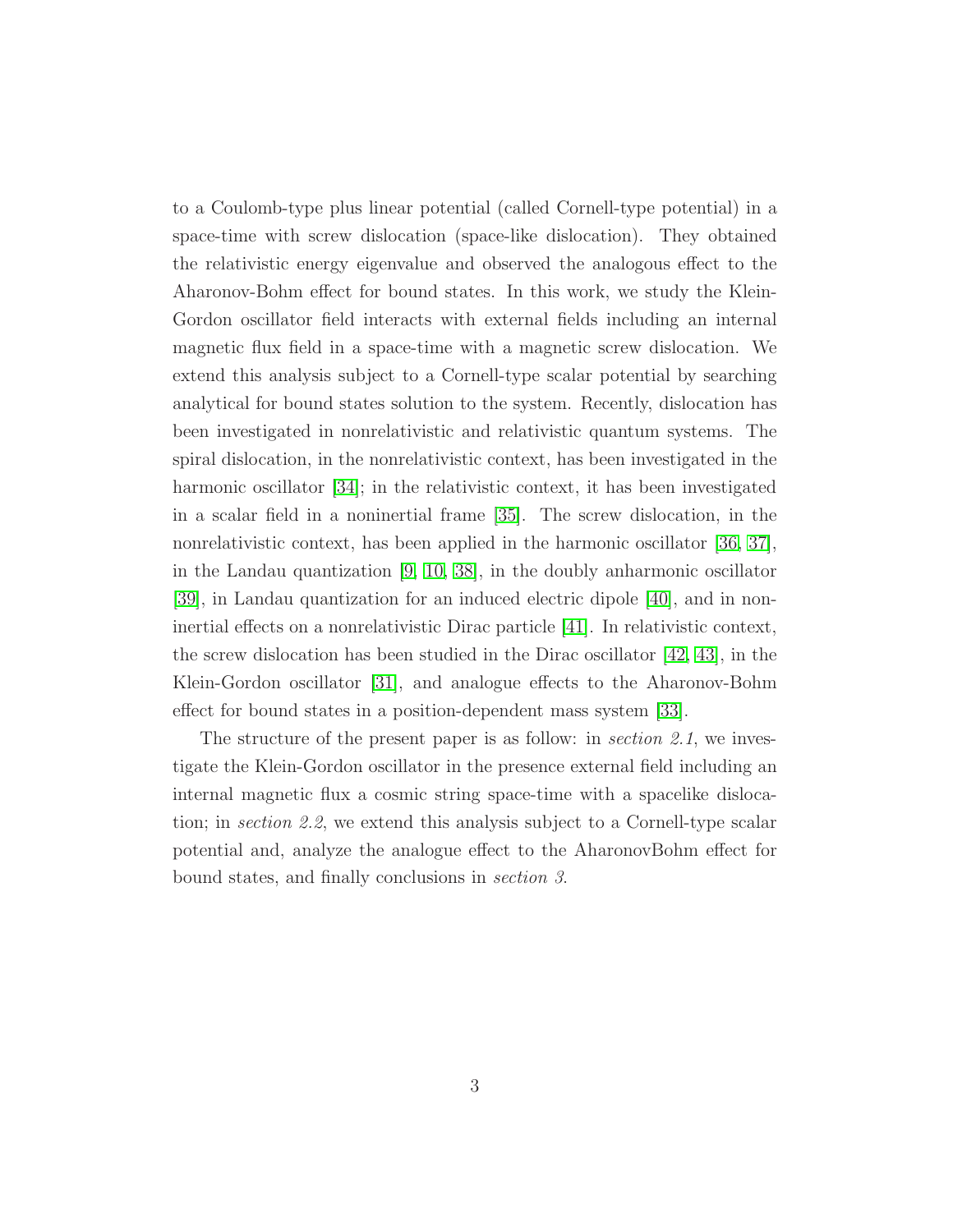# 2 Klein-Gordon oscillator interacts with external fields in a cosmic space-time with a spacelike dislocation

Let us begin this section by introducing the space-time with a screw dislocation. It corresponds to a space-time with a linear topological defect associated with torsion and cosmic string that can be described by the line element [\[30\]](#page-19-7)

<span id="page-3-0"></span>
$$
ds^{2} = -dt^{2} + dr^{2} + \alpha^{2} r^{2} d\phi^{2} + (dz + \chi d\phi)^{2},
$$
\n(2)

where  $c = 1 = \hbar$ ,  $0 < \alpha < 1$  is the cosmic string parameter, and  $\chi$  is the dislocation (torsion) parameter and in condensed matter physics, this parameter is related to the Burgers vector **b** via  $\chi = \frac{b}{2}$  $\frac{b}{2\pi}$  [\[18,](#page-18-9) [19,](#page-18-10) [44,](#page-20-4) [45\]](#page-20-5). It is important to mention that the screw dislocation (torsion) corresponds to a singularity at the origin [\[18,](#page-18-9) [44\]](#page-20-4). Also note that the spatial part of the metric [\(2\)](#page-3-0) is called the Katanaev and Volovich line element in studies of solids as the screw dislocation [\[18,](#page-18-9) [19\]](#page-18-10). For  $\chi \to 0$ , the metric [\(2\)](#page-3-0) reduces to a cosmic string space-time. Again for  $\chi \to 0$ , and  $\alpha \to 1$ , the space-time reduces to Minkowski flat space metric in cylindrical coordinates system.

The metric tensor for the space-time [\(2\)](#page-3-0) to be

$$
g_{\mu\nu}(\mathbf{x}) = \begin{pmatrix} -1 & 0 & 0 & 0 \\ 0 & 1 & 0 & 0 \\ 0 & 0 & \alpha^2 r^2 + \chi^2 & \chi \\ 0 & 0 & \chi & 1 \end{pmatrix}
$$
(3)

with its inverse

$$
g^{\mu\nu}(\mathbf{x}) = \begin{pmatrix} -1 & 0 & 0 & 0 \\ 0 & 1 & 0 & 0 \\ 0 & 0 & \frac{1}{\alpha^2 r^2} & -\frac{\chi}{\alpha^2 r^2} \\ 0 & 0 & -\frac{\chi}{\alpha^2 r^2} & 1 + \frac{\chi^2}{\alpha^2 r^2} \end{pmatrix}
$$
(4)

The metric has signature  $(-, +, +, +)$  and the determinant of the corresponding metric tensor  $g_{\mu\nu}$  is

$$
det\ g = -\alpha^2 r^2. \tag{5}
$$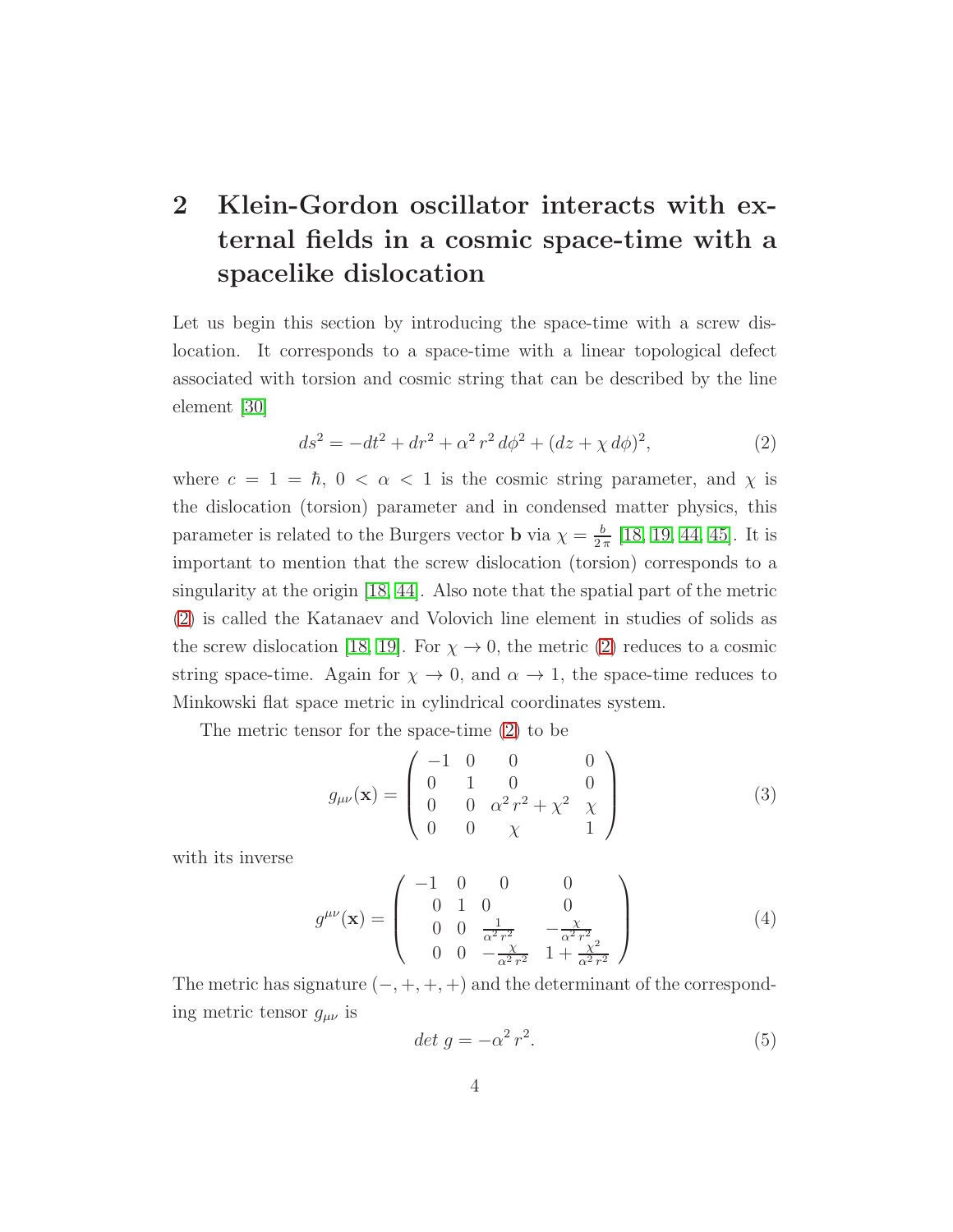The relativistic quantum dynamics of charged particles of mass  $m$  is described by the Klein-Gordon equation [\[28\]](#page-19-5)

$$
\left[\frac{1}{\sqrt{-g}}D_{\mu}(\sqrt{-g}g^{\mu\nu}D_{\nu}) - m^{2}\right]\Psi = 0, \qquad (6)
$$

where the minimal coupling with electromagnetic interaction is as follows

$$
D_{\mu} = \partial_{\mu} - i e A_{\mu}, \tag{7}
$$

where  $e$  is the electric charge and  $A_{\mu}$  is the electromagnetic four-vector potential defined by

$$
A_{\mu} = (0, \vec{A}) \quad , \quad \vec{A} = (0, A_{\phi}, 0). \tag{8}
$$

The three-vector potential in the symmetric gauge is defined by

$$
\vec{A} = \vec{A}_1 + \vec{A}_2,\tag{9}
$$

where the angular component of three-vector potential for  $\vec{A}_1$  is [\[28\]](#page-19-5)

$$
A_{\phi}^{(1)} = -\frac{1}{2} \alpha B_0 r^2.
$$
 (10)

And that for  $\vec{A}_2$  is [\[30,](#page-19-7) [31,](#page-19-8) [32,](#page-19-16) [33,](#page-19-15) [46\]](#page-20-6)

$$
A_{\phi}^{(2)} = \frac{\Phi_B}{2\,\pi} \tag{11}
$$

so that the angular component of the electromagnetic four-vector potential is

<span id="page-4-0"></span>
$$
A_{\phi} = -\frac{1}{2} \alpha B_0 r^2 + \frac{\Phi_B}{2 \pi}.
$$
 (12)

The magnetic field is along the z-direction given by

$$
\vec{B} = \vec{\nabla} \times \vec{A} = -B_0 \hat{k}.
$$
\n(13)

Here  $\Phi_B = const$  is an internal quantum magnetic flux through the core of the topological defect [\[36\]](#page-19-11) and  $e A_{\phi} = \Phi$  where  $\Phi = \frac{\Phi_B}{(2\pi/e)}$ .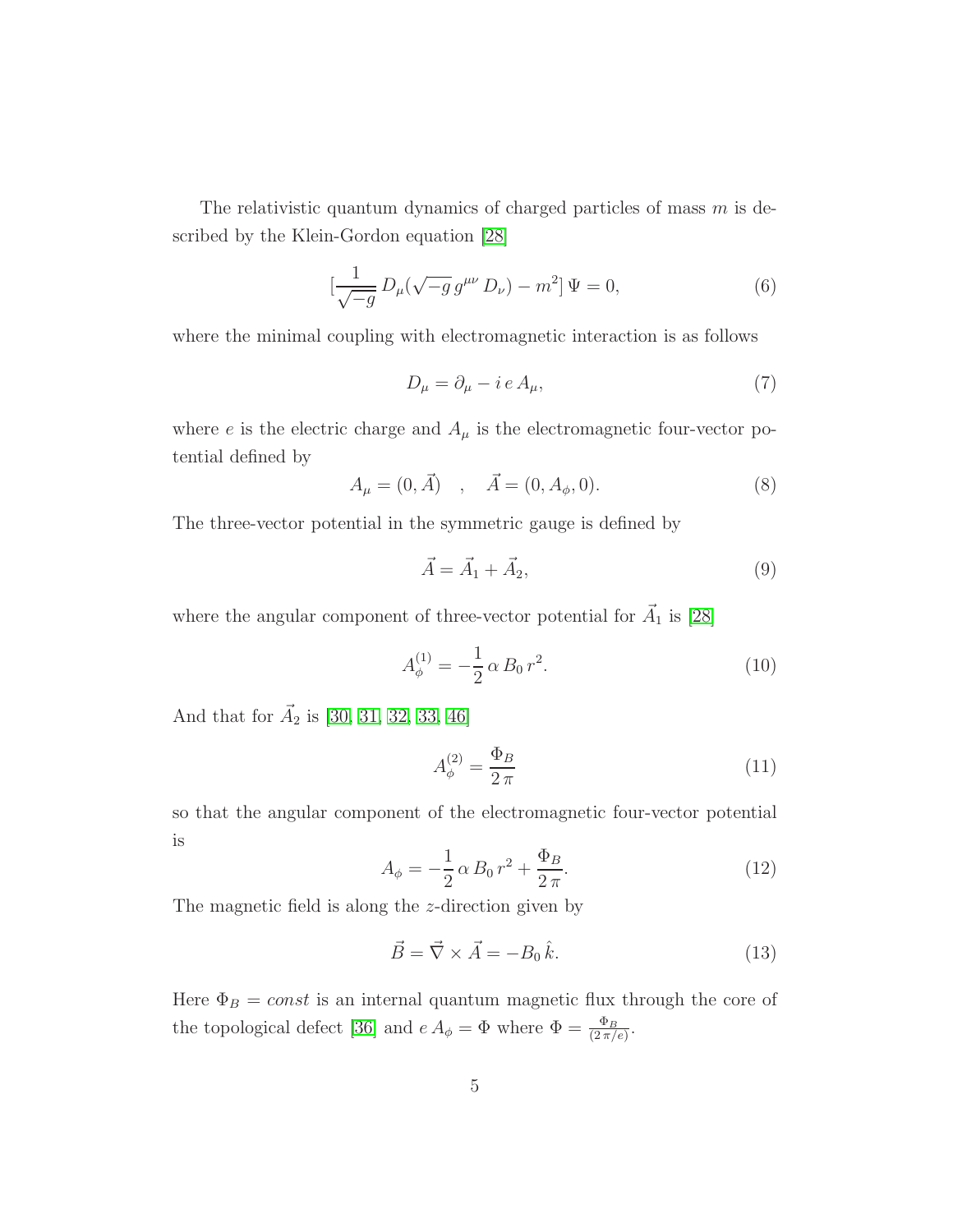If one introduces a scalar potential by modifying the mass term as  $m \rightarrow$  $m + S(r)$  into the above equation, we have

<span id="page-5-0"></span>
$$
\left[\frac{1}{\sqrt{-g}}\,D_{\mu}(\sqrt{-g}\,g^{\mu\nu}\,D_{\nu}) - (m+S)^{2}\right]\Psi = 0.\tag{14}
$$

Using the geometry  $(2)$ , Eq.  $(14)$  becomes

<span id="page-5-1"></span>
$$
\left[ -\partial_t^2 + \frac{1}{r} \partial_r (r \, \partial_r) + \frac{1}{\alpha^2 \, r^2} \left( \partial_\phi - i \, e \, A_\phi - \chi \, \partial_z \right)^2 + \partial_z^2 - (m + S)^2 \right] \Psi = 0. \tag{15}
$$

To include the oscillator with Klein-Gordon field, we change the following momentum operator [\[7\]](#page-17-6):

$$
\vec{p} \to \vec{p} + i \, m \, \Omega \, \vec{r}, \tag{16}
$$

where  $\Omega$  is the oscillator frequency and  $\vec{r} = r \hat{r}$  with r being distance from the particle to the string. So we can write  $p^2 \to (\vec{p} + i m \Omega \vec{r})(\vec{p} - i m \Omega \vec{r}).$ 

Therefore, Eq. [\(15\)](#page-5-1) becomes

<span id="page-5-3"></span>
$$
\left[-\partial_t^2 + \frac{1}{r} \left(\partial_r + m \,\Omega \,r\right) \left(r \,\partial_r - m \,\Omega \,r^2\right) + \frac{1}{\alpha^2 \,r^2} \left(\partial_\phi - i \,e \,A_\phi - \chi \,\partial_z\right)^2\right] + \partial_z^2 - \left(m + S\right)^2 \left[\Psi = 0\right] \Rightarrow \quad \left[-\partial_t^2 + \frac{1}{r} \partial_r \left(r \,\partial_r\right) - 2 \,m \,\Omega - m^2 \,\Omega^2 \,r^2 + \frac{1}{\alpha^2 \,r^2} \left(\partial_\phi - i \,e \,A_\phi - \chi \,\partial_z\right)^2\right] + \partial_z^2 - \left(m + S\right)^2 \left[\Psi = 0.\right] \tag{17}
$$

We choose the following ansatz for the function  $\Psi$ 

<span id="page-5-2"></span>
$$
\Psi(t, r, \phi, z) = e^{i(-Et + l\phi + kz)} \psi(r), \qquad (18)
$$

where E is the energy,  $l = 0, \pm 1, \pm 2, \ldots \in \mathbb{Z}$  are the eigenvalue of the zcomponent of the angular momentum operator, and k is a constant.

Substituting the above ansatz [\(18\)](#page-5-2) into the Eq. [\(17\)](#page-5-3), we have

<span id="page-5-4"></span>
$$
\psi''(r) + \frac{1}{r}\psi'(r) + [E^2 - 2m\Omega - m^2\Omega^2 r^2 - \frac{1}{\alpha^2 r^2}(l - eA_\phi - k\chi)^2 - k^2 - (m + S)^2]\psi = 0.
$$
\n(19)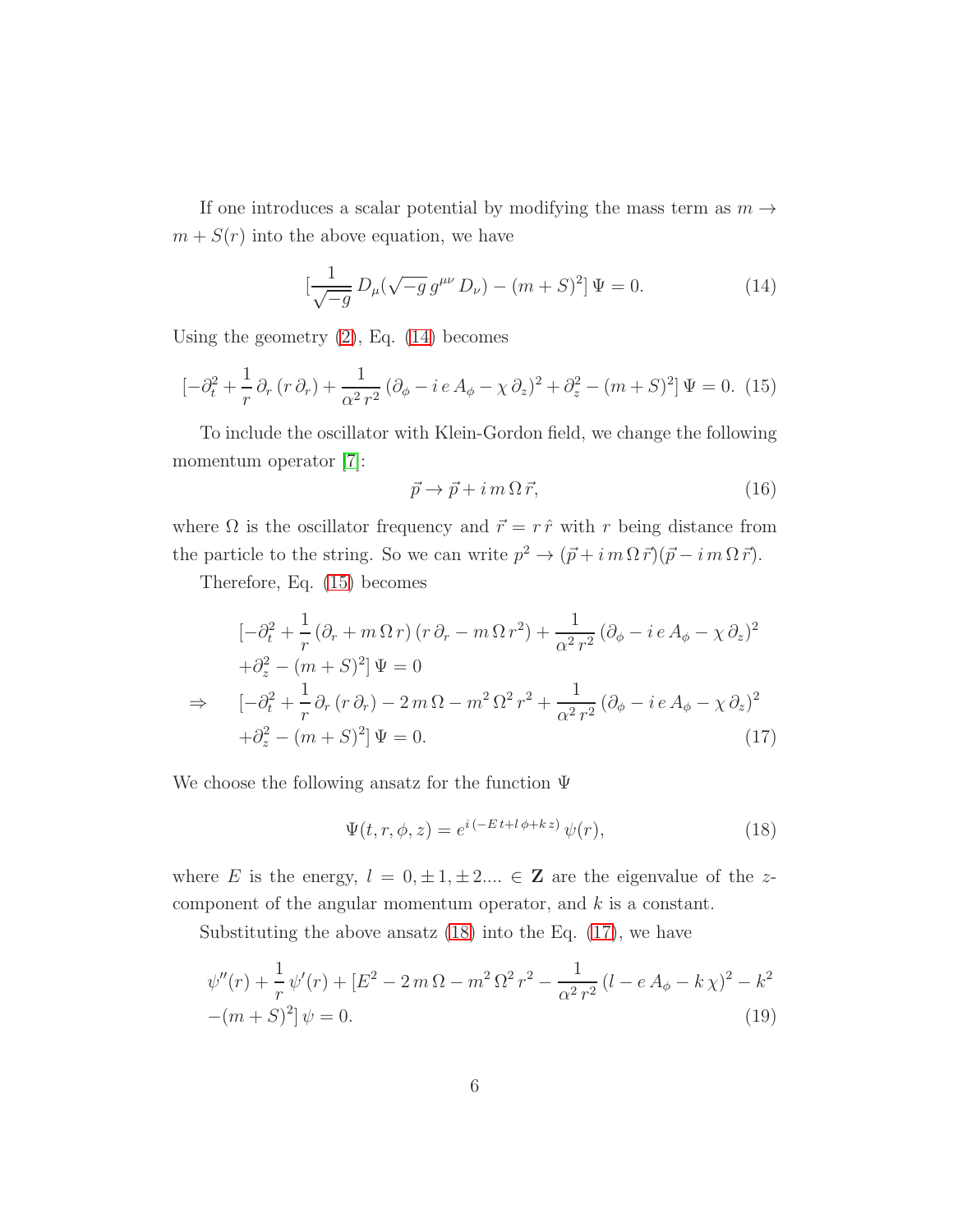## 2.1 Interaction without a scalar potential  $S = 0$

Here we investigate the gravitational effect produced by the topological defects (cosmic string) on the above relativistic quantum system without scalar potential in the presence of external fields including an internal magnetic flux field. We see that the relativistic energy eigenvalue modify by the topological defects and break their degeneracy.

Substituting the angular component of four-vector potential Eq. [\(12\)](#page-4-0) into the Eq. [\(19\)](#page-5-4), we obtain the following differential equation

$$
\psi''(r) + \frac{1}{r}\psi'(r) + [\lambda - m^2\,\omega^2\,r^2 - \frac{j^2}{r^2}]\,\psi = 0,\tag{20}
$$

where

$$
\lambda = E^2 - k^2 - \frac{2m\omega_c}{\alpha} (\alpha l_{eff} - k\chi) - m^2 - 2m\Omega,
$$
  
\n
$$
j = \frac{|l - \Phi - k\chi|}{\alpha},
$$
  
\n
$$
\omega = \sqrt{\omega_c^2 + \Omega^2},
$$
  
\n
$$
l_{eff} = \frac{1}{\alpha} (l - \Phi),
$$
  
\n
$$
\Phi = \frac{\Phi_B}{(2\pi/e)}
$$
  
\n
$$
\omega_c = \frac{eB_0}{2m}
$$
\n(21)

is the cyclotron frequency.

and

Transforming  $s = m \omega r^2$  into the above equation, we obtain the following differential equation [\[49\]](#page-20-7)

$$
\psi''(s) + \frac{1}{s}\psi'(s) + \frac{1}{s^2}(-\xi_1 s^2 + \xi_2 s - \xi_3)\psi(s) = 0,
$$
\n(22)

where

$$
\xi_1 = \frac{1}{4}
$$
,  $\xi_2 = \frac{\lambda}{4 m \omega}$ ,  $\xi_3 = \frac{j^2}{4}$ . (23)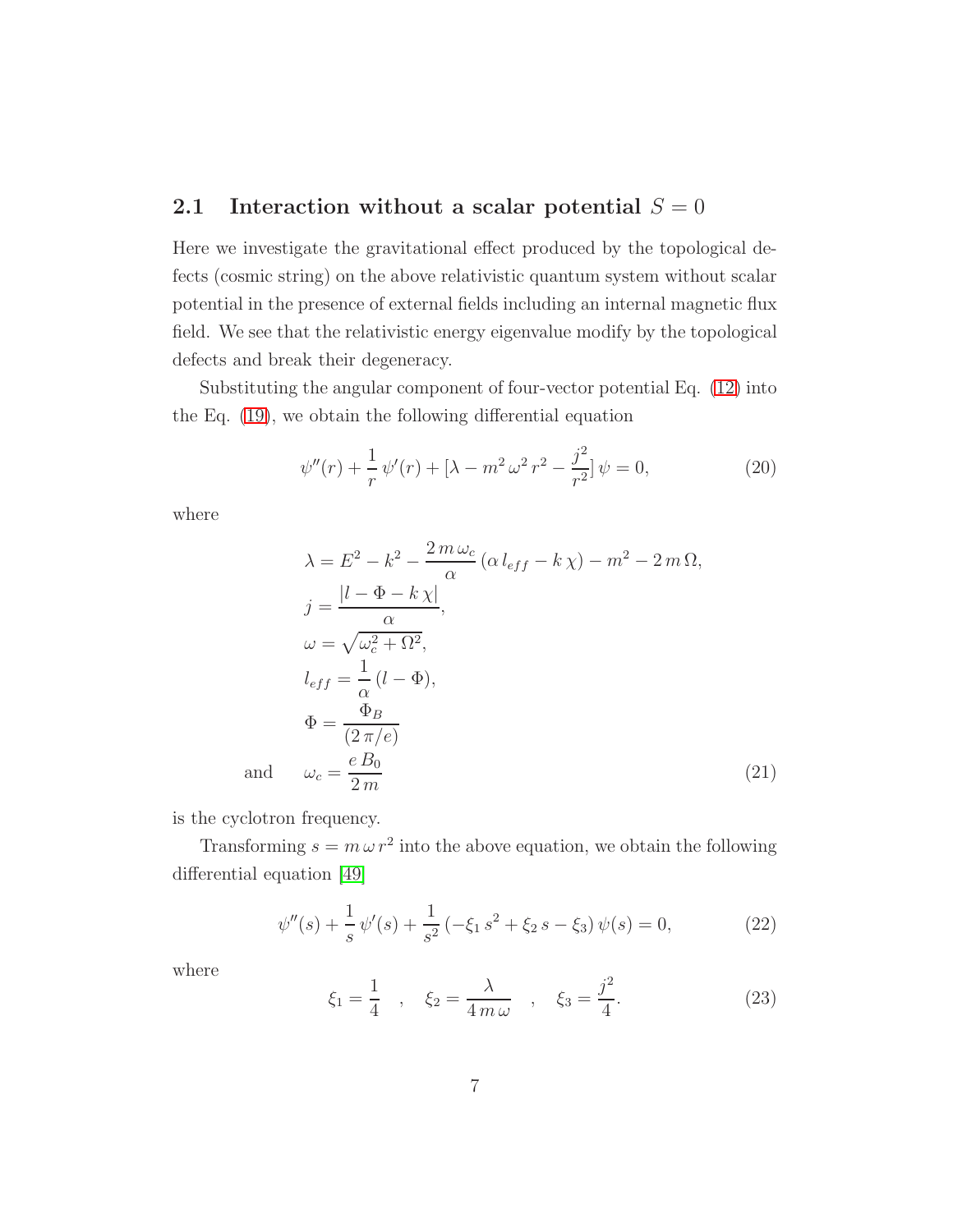The energy eigenvalue is given by

<span id="page-7-0"></span>
$$
(2 n + 1) \sqrt{\xi_1} - \xi_2 + 2 \sqrt{\xi_1} \xi_3 = 0
$$
  
\n
$$
\Rightarrow \lambda = 2 m \sqrt{\omega_c^2 + \Omega^2} (2 n + 1 + j)
$$
  
\n
$$
\Rightarrow E_{n,l}^2 = m^2 + k^2 + 2 m \Omega + 2 m \sqrt{\omega_c^2 + \Omega^2} (2 n + 1 + \frac{|l - k \chi - \Phi|}{\alpha})
$$
  
\n
$$
+ 2 m \omega_c \frac{(l - k \chi - \Phi)}{\alpha},
$$
\n(24)

where  $n = 0, 1, 2, 3, 4, \dots$ 

The eigenfunction is given by

<span id="page-7-2"></span>
$$
\psi(s) = s^{\frac{|l - \Phi - k\chi|}{2\alpha}} e^{-\frac{s}{2}} L_n^{(\frac{|l - \Phi - k\chi|}{\alpha})}(s),\tag{25}
$$

where  $L_n^{(\beta)}(s)$  is the generalized Laguerre polynomials.

If we take  $\alpha \to 1$ , one will recover the results obtained in [\[30\]](#page-19-7) (see Eq. (31) in [\[30\]](#page-19-7)). As the cosmic string parameter  $\alpha$  are in the values  $0 < \alpha < 1$ . We can see that the presence of cosmic string parameter  $\alpha$  modifies the energy spectrum. For  $\Phi_B \neq 0$  and  $\chi \neq 0$ , we can observe in Eq. [\(24\)](#page-7-0) that there exists an effective angular momentum,  $l \rightarrow l_{eff} = \frac{1}{\alpha}$  $\frac{1}{\alpha}$  (l –  $\Phi$  –  $k \chi$ ). Thus the relativistic energy eigenvalue depend on the Aharonov-Bohm geometric quantum phase [\[47\]](#page-20-8). This dependence of the energy eigenvalue on the geometric quantum phase gives rise to the analogous effect to the Aharonov-Bohm effect for bound states [\[50,](#page-20-9) [51,](#page-20-10) [52\]](#page-20-11). Besides, we have that  $E_{n,\bar{l}}(\Phi_B + \Phi_0) = E_{n,\bar{l} \mp \tau}(\Phi_B)$  where,  $\Phi_0 = \pm \frac{2\pi \alpha}{e}$  $\frac{\pi \alpha}{e} \tau$  with  $\tau = 1, 2, 3, \dots$  and  $\bar{l} = \frac{l}{\alpha}$  $\frac{l}{\alpha}$ .

For the zero torsion parameter,  $\chi = 0$ , Eq. [\(24\)](#page-7-0) becomes

<span id="page-7-1"></span>
$$
E_{n,l}^{2} = m^{2} + k^{2} + 2 m \Omega + 2 m \sqrt{\omega_{c}^{2} + \Omega^{2}} (2 n + 1 + \frac{|l - \Phi|}{\alpha})
$$
  
+2 m \omega\_{c} \frac{(l - \Phi)}{\alpha}. (26)

Equation [\(26\)](#page-7-1) is the energy spectrum of Klein-Gordon oscillator in the presence of external uniform magnetic field including an internal magnetic flux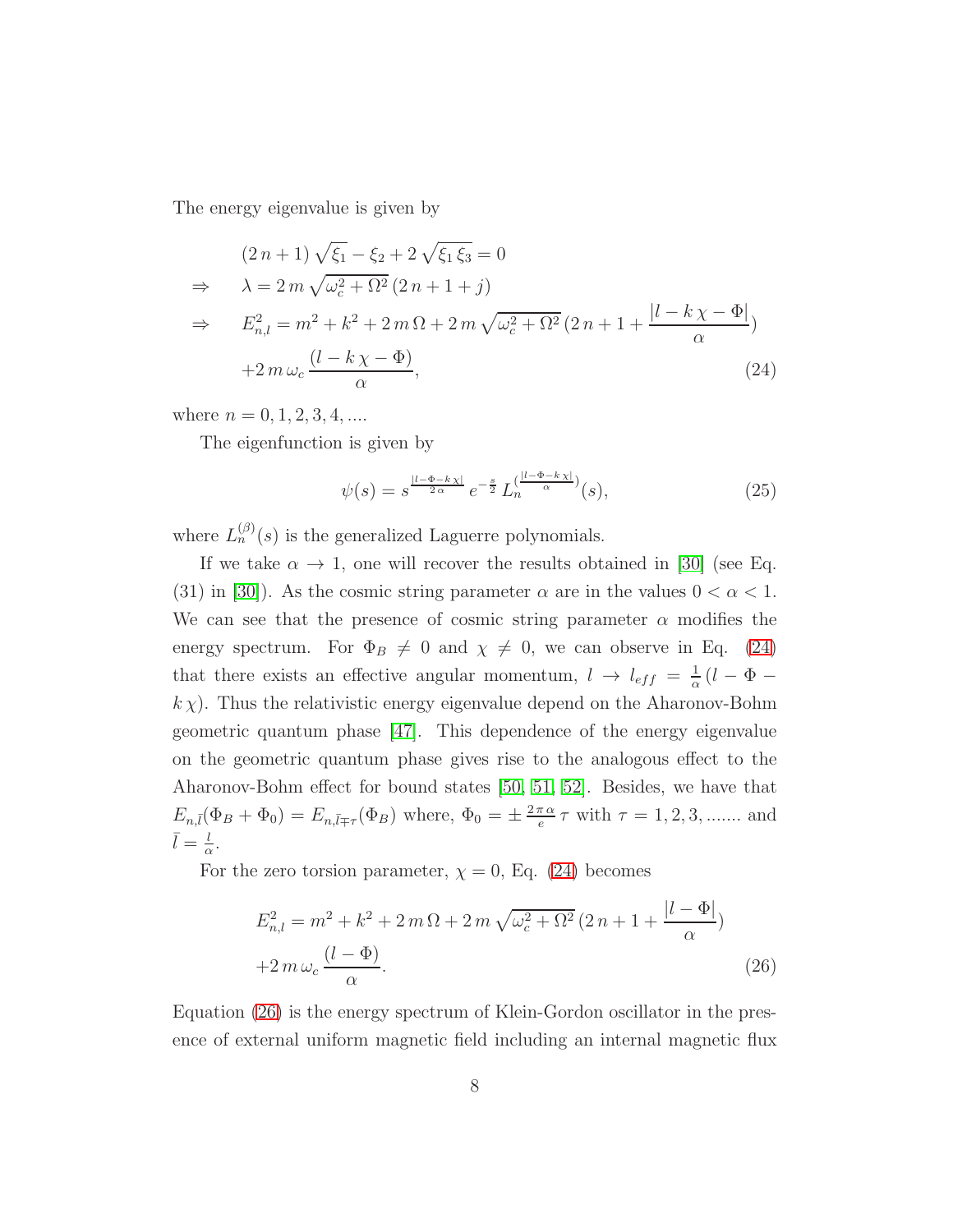in a cosmic string space-time. For  $\Phi_B \neq 0$ , we can observe in Eq. [\(26\)](#page-7-1) that the angular quantum number is shifted,  $l \rightarrow l' = \frac{1}{\alpha}$  $\frac{1}{\alpha}\,(l\,-\,\frac{\phi_B}{(2\,\pi/$  $\frac{\varphi_B}{(2\pi/e)}$  and thus the relativistic energy eigenvalue depends on the Aharonov-Bohm geometric phase [\[47\]](#page-20-8). This dependence of the energy eigenvalue on the geometric quantum phase gives rise to the analogous effect to the Aharonov-Bohm effect for bound states [\[50,](#page-20-9) [51,](#page-20-10) [52\]](#page-20-11). Besides, we have that  $E_{n,\bar{l}}(\Phi_B + \Phi_0) = E_{n,\bar{l}\mp\tau}(\Phi_B)$ where,  $\Phi_0 = \pm \frac{2\pi \alpha}{e}$  $\frac{\pi \alpha}{e} \tau$  with  $\tau = 1, 2, 3, \dots$  and  $\bar{l} = \frac{l}{\alpha}$  $\frac{l}{\alpha}$ . By taking  $\Phi_B = 0$ in Eq. [\(26\)](#page-7-1), we have that the relativistic energy levels that arise from the interaction of the Klein-Gordon oscillator with a uniform magnetic field in the Minkowski space-time with a cosmic string. On the other hand, by taking  $\omega_c \to 0$  and  $\Phi_B \to 0$  in Eq. [\(26\)](#page-7-1), we recover the results obtained in Ref. [\[7\]](#page-17-6). Thus for  $\chi \neq 0$  and  $\Phi_B \neq 0$  in the energy eigenvalue Eq. [\(24\)](#page-7-0), we have that the presence of torsion in the space-time modifies the degeneracy of the relativistic energy levels. Besides, the presence of torsion in the space-time changes the pattern of oscillation of the energy levels.

#### 2.2 Interaction with a Cornell-type scalar potential

Here we investigate the above relativistic quantum system described by the Klein-Gordon oscillator subject to a Cornell-type scalar potential in the presence of external fields including an internal magnetic flux field. A scalar potential is included into the systems by modifying the mass  $m \to m + S(r)$ which is called position dependent mass system in the relativistic quantum systems (see e. g., [\[5,](#page-17-4) [6,](#page-17-5) [8,](#page-17-7) [28,](#page-19-5) [30,](#page-19-7) [31,](#page-19-8) [33,](#page-19-15) [48,](#page-20-12) [53,](#page-20-13) [54,](#page-20-14) [55,](#page-20-15) [56,](#page-21-0) [57,](#page-21-1) [46,](#page-20-6) [58,](#page-21-2) [59,](#page-21-3) [60,](#page-21-4) [61,](#page-21-5) [62\]](#page-21-6)).

The Cornell potential, which consists of a linear potential plus a Coulomb potential, is a particular case of the quark-antiquark interaction, which has one more harmonic type term [\[53\]](#page-20-13). Recently, the Cornell potential has been studied in the ground state of three quarks [\[63\]](#page-21-7). However, this type of potential is worked on spherical symmetry; in cylindrical symmetry, which in our case, this type of potential is known as Cornell-type potential [\[8,](#page-17-7) [31,](#page-19-8) [54,](#page-20-14)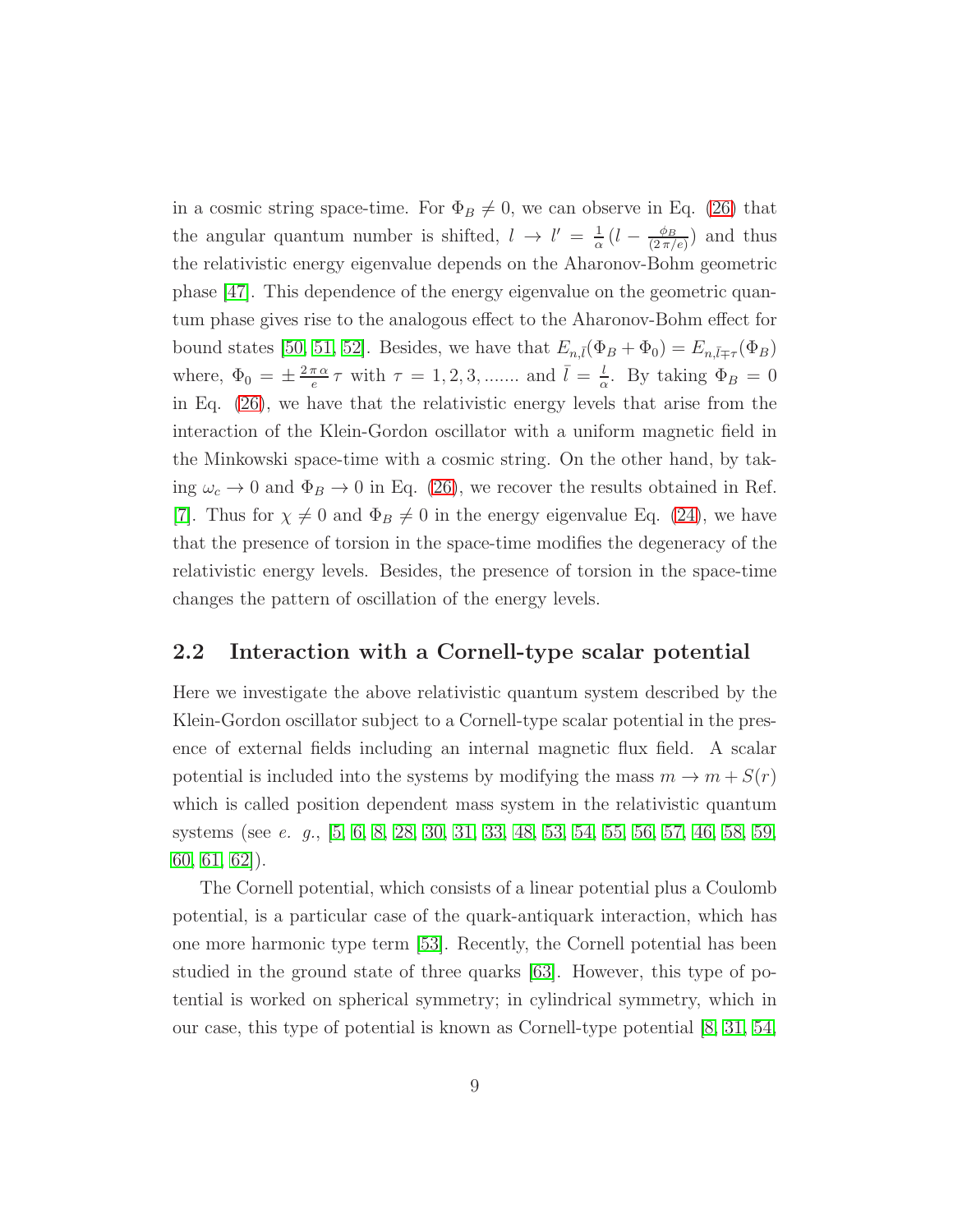[55,](#page-20-15) [56\]](#page-21-0).

The Cornell-type scalar potential is given by

<span id="page-9-0"></span>
$$
S = \frac{\eta_c}{r} + \eta_L r,\tag{27}
$$

where  $\eta_c, \eta_L$  are the positive arbitrary potential parameters. This potential has been used successfully in models describing binding states of heavy quarks [\[64,](#page-21-8) [65,](#page-21-9) [66\]](#page-21-10). The Cornell potential contains a short-range part dominated by a Coulombic term of quark and gluon interaction  $\sim \frac{a}{r}$  $\frac{a}{r}$ , and the large distance quark confinement as a linear term  $\sim b r$  [\[67,](#page-21-11) [68,](#page-21-12) [69,](#page-21-13) [70,](#page-21-14) [71,](#page-21-15) [72\]](#page-21-16). In some situations when the parameter  $b$  is small, it provides a particular case of perturbed Coulomb problem in atomic physics [\[73\]](#page-22-0). This potential has been used to study the strange, charmed, and beautiful baryon masses in the framework of variational approach [\[74\]](#page-22-1).

Substituting the vector potential Eq. [\(12\)](#page-4-0) and the scalar potential Eq. [\(27\)](#page-9-0) into the Eq. [\(19\)](#page-5-4), we obtain the following differetial equation:

<span id="page-9-1"></span>
$$
\psi''(r) + \frac{1}{r}\psi'(r) + \left[\tilde{\lambda} - \tilde{\omega}^2 r^2 - \frac{\tilde{j}^2}{r^2} - \frac{a}{r} - br\right]\psi(r) = 0,
$$
 (28)

where

<span id="page-9-3"></span>
$$
\tilde{\lambda} = E^2 - m^2 - k^2 - 2 \eta_c \eta_L - \frac{2 m \omega_c}{\alpha} (l - \Phi - k \chi) - 2 m \Omega,
$$
  
\n
$$
\tilde{\omega} = \sqrt{m^2 (\omega_c^2 + \Omega^2) + \eta_L^2},
$$
  
\n
$$
\tilde{j} = \sqrt{\frac{(l - \Phi - k \chi)^2}{\alpha^2} + \eta_c^2},
$$
  
\n
$$
a = 2 m \eta_c,
$$
  
\n
$$
b = 2 m \eta_L.
$$
\n(29)

Transforming  $x = \sqrt{\tilde{\omega}} r$  into the above Eq. [\(28\)](#page-9-1), we obtain the following wave equation:

<span id="page-9-2"></span>
$$
\psi''(x) + \frac{1}{x}\psi'(x) + \left[\zeta - x^2 - \frac{\tilde{j}^2}{x^2} - \frac{\eta}{x} - \theta x\right]\psi(x) = 0,\tag{30}
$$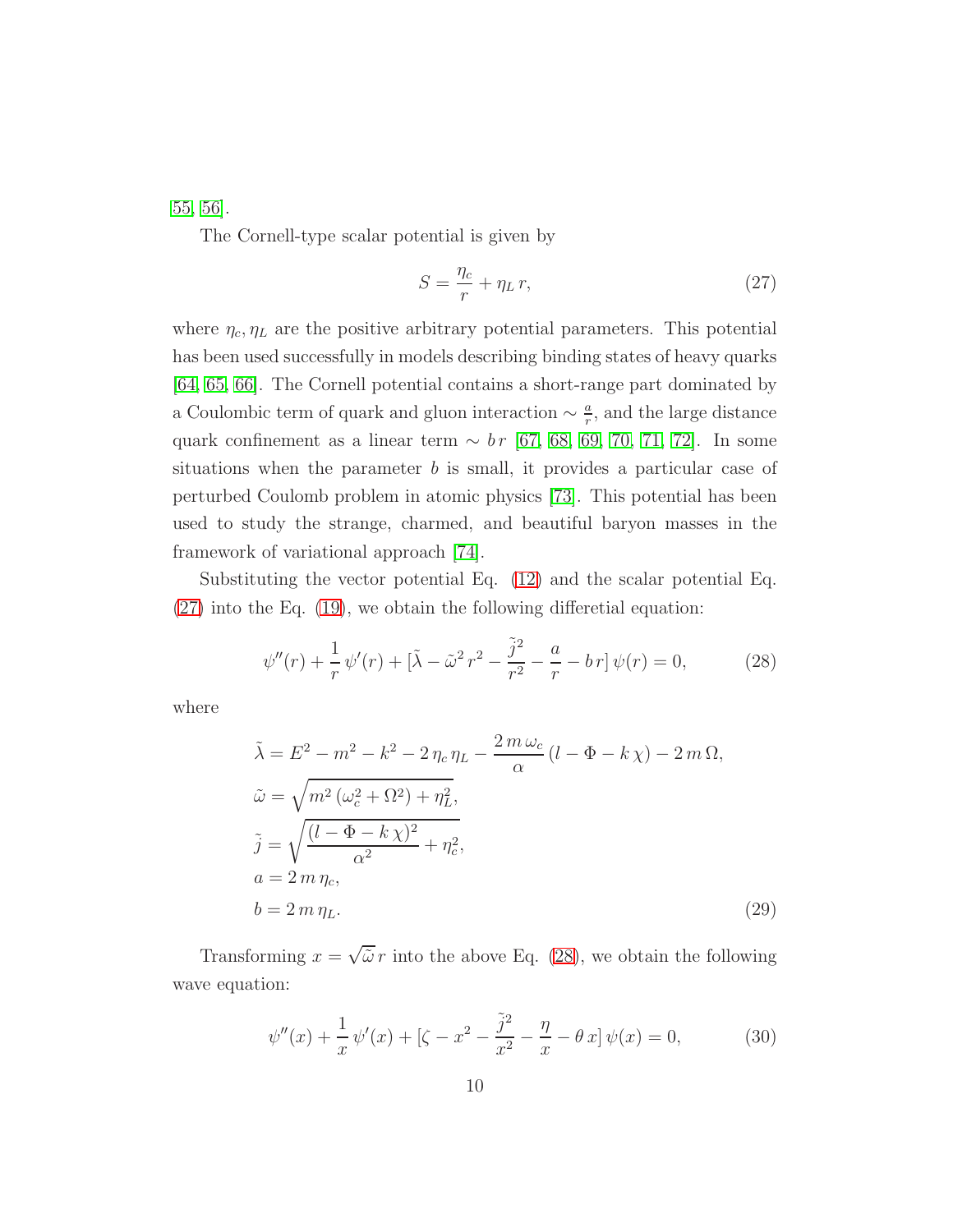where we have defined

$$
\zeta = \frac{\tilde{\lambda}}{\tilde{\omega}}, \quad \eta = \frac{a}{\sqrt{\tilde{\omega}}}, \quad \theta = \frac{b}{\tilde{\omega}^{\frac{3}{2}}}.
$$
 (31)

Now, we use the appropriate boundary conditions to investigate the bound states solution in this problem. It is require that the wave-functions must be regular both at  $x \to 0$  and  $x \to \infty$ . These conditions are necessary since the wave-functions must be well-behaved in these limit, and thus, bound states of energy for the system can be obtained. Suppose the possible solution to the Eq.  $(30)$  is

<span id="page-10-0"></span>
$$
\psi(x) = x^{\tilde{j}} e^{-\frac{1}{2}(\theta + x)x} H(x),
$$
\n(32)

where  $H(x)$  is an unknown function. Substituting the solution [\(32\)](#page-10-0) into the Eq. [\(30\)](#page-9-2), we obtain

<span id="page-10-1"></span>
$$
H''(x) + \left[\frac{\gamma}{x} - \theta - 2x\right]H'(x) + \left[-\frac{\beta}{x} + \Theta\right]H(x) = 0,\tag{33}
$$

where

$$
\gamma = 1 + 2 \tilde{j},
$$
  
\n
$$
\Theta = \zeta + \frac{\theta^2}{4} - 2(1 + \tilde{j}),
$$
  
\n
$$
\beta = \eta + \frac{\theta}{2}(1 + 2\tilde{j}).
$$
\n(34)

Equation [\(33\)](#page-10-1) is the biconfluent Heun's differential equation [\[28,](#page-19-5) [75,](#page-22-2) [76\]](#page-22-3) with  $H(x)$  is the Heun's polynomials function. Many authors studied the analytical solutions to the relativistic wave-equations in terms of Heun functions  $(e. g., [77, 78, 79, 80, 81, 82]).$  $(e. g., [77, 78, 79, 80, 81, 82]).$  $(e. g., [77, 78, 79, 80, 81, 82]).$  $(e. g., [77, 78, 79, 80, 81, 82]).$  $(e. g., [77, 78, 79, 80, 81, 82]).$  $(e. g., [77, 78, 79, 80, 81, 82]).$  $(e. g., [77, 78, 79, 80, 81, 82]).$  $(e. g., [77, 78, 79, 80, 81, 82]).$ 

The above equation [\(33\)](#page-10-1) can be solved by the series solution method. Writing the solution as a power series expansion around the origin [\[83\]](#page-22-10):

<span id="page-10-2"></span>
$$
H(x) = \sum_{i=0}^{\infty} c_i x^i.
$$
 (35)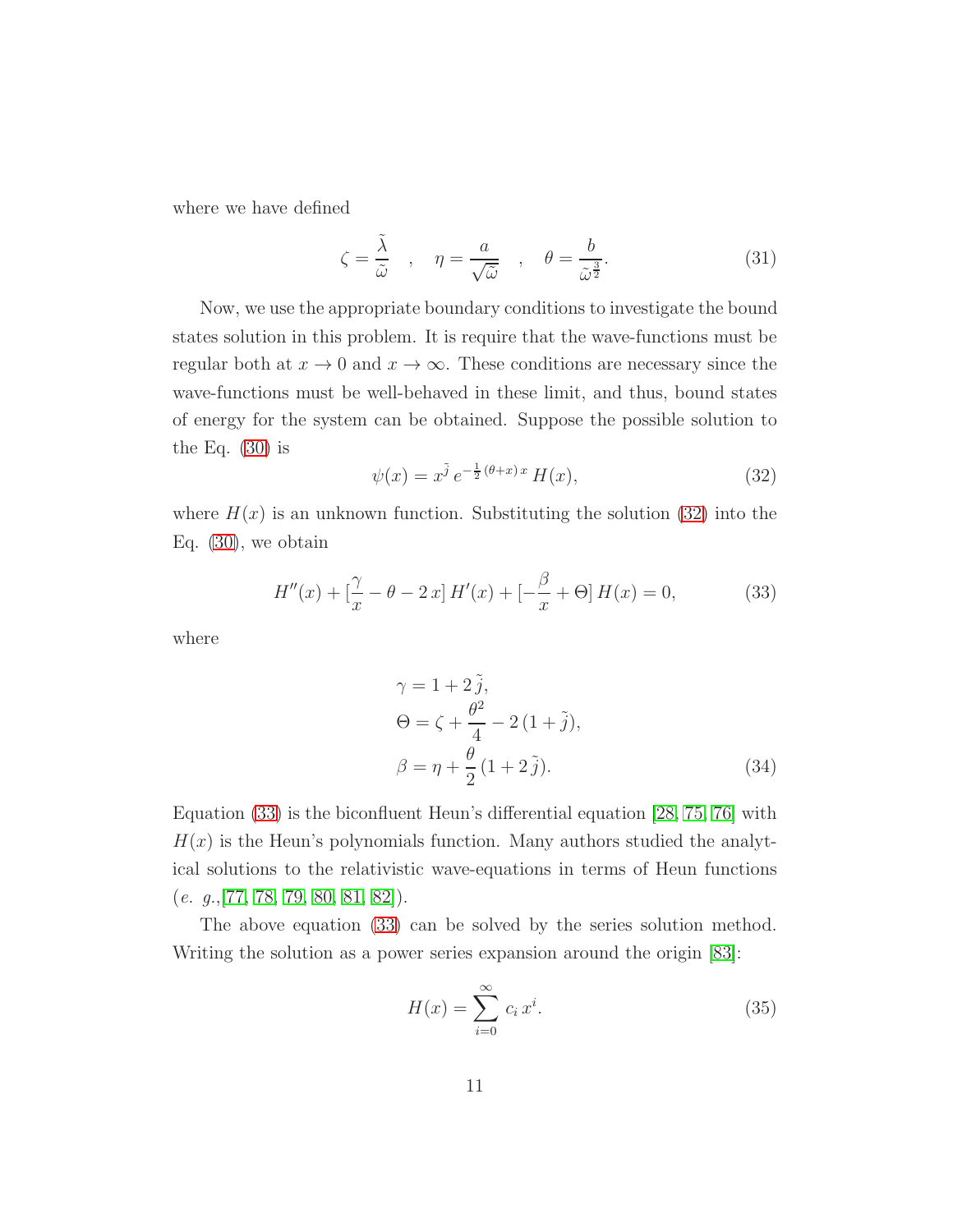Substituting the power series solution [\(35\)](#page-10-2) into the Eq. [\(33\)](#page-10-1), we get the following recurrernce relation for the coefficients:

<span id="page-11-0"></span>
$$
c_{n+2} = \frac{1}{(n+2)(n+2+2\tilde{j})} \left[ \{ \beta + \theta (n+1) \} c_{n+1} - (\Theta - 2n) c_n \right]. \tag{36}
$$

And the various coefficients are

<span id="page-11-2"></span>
$$
c_1 = \left(\frac{\eta}{(1+2\tilde{j})} + \frac{\theta}{2}\right)c_0,
$$
  
\n
$$
c_2 = \frac{1}{4(1+\tilde{j})}\left[ (\beta + \theta) c_1 - \Theta c_0 \right].
$$
\n(37)

As the function  $H(x)$  has a power series expansion around the origin in Eq. [\(35\)](#page-10-2), then, the relativistic bound states solution can be achieved by imposing that the power series expansion becomes a polynomial of degree n. Through the recurrence relation  $(36)$ , we can see that the power series expansion  $H(r)$  becomes a polynomial of degree n by imposing the following two conditions [\[28\]](#page-19-5)

$$
\Theta = 2 n, \quad (n = 1, 2, 3, 4, \dots)
$$
  

$$
c_{n+1} = 0.
$$
 (38)

By analysing the condition  $\Theta = 2n$ , we get the following equation of eigenvalue  $E_{n,l}$ :

<span id="page-11-1"></span>
$$
E_{n,l}^2 = m^2 + k^2 + 2\eta_c \eta_L + 2m\Omega + \frac{2m\omega_c}{\alpha} (l - k\chi - \Phi)
$$
  
+2\tilde{\omega} (n+1+\sqrt{\frac{(l-k\chi-\Phi)^2}{\alpha^2} + \eta\_c^2}) - \frac{m^2\eta\_L^2}{\tilde{\omega}^2}, \tag{39}

where  $\tilde{\omega}$  is given in Eq. [\(29\)](#page-9-3).

For  $\Phi_B \neq 0$  and  $\chi \neq 0$ , we can observe in Eq. [\(39\)](#page-11-1) that there exists an effective angular momentum quantum number,  $l_{eff} = \frac{1}{\alpha}$  $\frac{1}{\alpha}$   $(l-k\,\chi-\frac{\phi_B}{(2\,\pi/2)}$  $\frac{\phi_B}{(2\pi/e)}$ ). Thus the relativistic energy eigenvalue depend on the Aharonov-Bohm geometric phase [\[47\]](#page-20-8). This dependence on the geometric quantum phase gives rise to the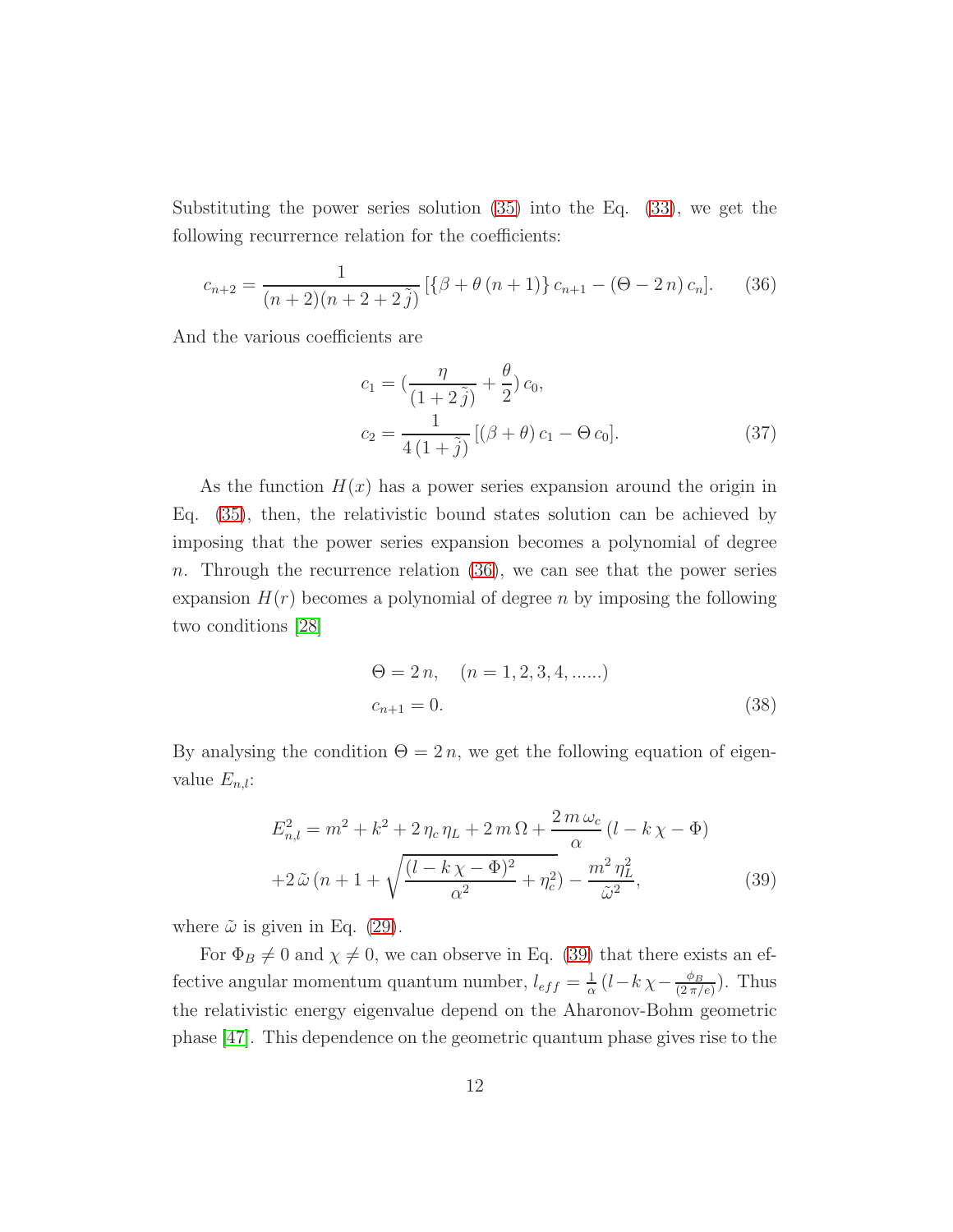analogous effect to the Aharonov-Bohm effect for bound states [\[50,](#page-20-9) [51,](#page-20-10) [52\]](#page-20-11). Besides, we have that  $E_{n,\bar{l}}(\Phi_B + \Phi_0) = E_{n,\bar{l}\mp\tau}(\Phi_B)$  where,  $\Phi_0 = \pm \frac{2\pi \alpha}{e}$  $\frac{\pi\alpha}{e}\tau$  with  $\tau = 1, 2, 3, \dots$  and  $\bar{l} = \frac{l}{a}$  $\frac{l}{\alpha}$ .

The wave-function is given by

<span id="page-12-1"></span>
$$
\psi_{n,l}(x) = x^{\sqrt{\frac{(l-\Phi-kx)^2}{\alpha^2} + \eta_c^2}} e^{-\frac{1}{2}(\theta+x)x} H(x).
$$
 (40)

Now, we impose additional recurrence condition  $c_{n+1} = 0$  to find the individual energy levels and corresponding wave-functions one by one as done in [\[84,](#page-22-11) [85\]](#page-22-12). As example, for  $n = 1$ , we have  $c_2 = 0$  which implies from [\(37\)](#page-11-2)

$$
c_1 = \frac{2}{(\beta + \theta)} c_0 \Rightarrow \frac{\eta}{1 + 2\tilde{j}} + \frac{\theta}{2} = \frac{2}{(\beta + \theta)}
$$
(41)

a constraint on the physical parameters from which one can find  $\tilde{\omega}_{1,l}$ .

Therefore, the ground state energy level for  $n = 1$  from [\(39\)](#page-11-1) is given by

<span id="page-12-0"></span>
$$
E_{1,l}^{2} = m^{2} + k^{2} + 2 \eta_{c} \eta_{L} + 2 m \Omega + \frac{2 m \omega_{c}}{\alpha} (l - k \chi - \Phi)
$$
  
+2 \omega\_{1,l}^{2} (2 + \sqrt{\frac{(l - k \chi - \Phi)^{2}}{\alpha^{2}} + \eta\_{c}^{2}}) - \frac{m^{2} \eta\_{L}^{2}}{\tilde{\omega}\_{1,l}^{2}}. (42)

With  $\chi = 0$ , we have that the ground state energies [\(42\)](#page-12-0) becomes that stem from the interaction of the Klein-Gordon oscillator with a magnetic field and a Cornell-type scalar potential in the Minkowski space-time with a cosmic string, which is also a periodic function of the Aharonov-Bohm geometric quantum phase. Thus, the topology of the space-time also changes the pattern of oscillation of the ground state energies.

The corresponding ground state eigenfunctions using [\(40\)](#page-12-1) is given by

$$
\psi_{1,l} = x^{\sqrt{\frac{(l-\Phi-k\chi)^2}{\alpha^2} + \eta_c^2}} e^{-\frac{1}{2}(x + \frac{2m\eta_{1,L}}{\tilde{\omega}_{1,l}^2})x} [1 + \frac{1}{\sqrt{\tilde{\omega}_{1,l}}} \left\{ \frac{2m\eta_c}{(1+2j)} + \frac{m\eta_{1,L}}{\tilde{\omega}_{1,l}} \right\} x], \tag{43}
$$

where the potential parameter  $\eta_L \to \eta_{1,L}$  is so adjusted that the first order polynomial solution to the bound states can be obtained. Similarly one can evaluate the energy levels and wave-functions for  $n = 2, 3$  and so on.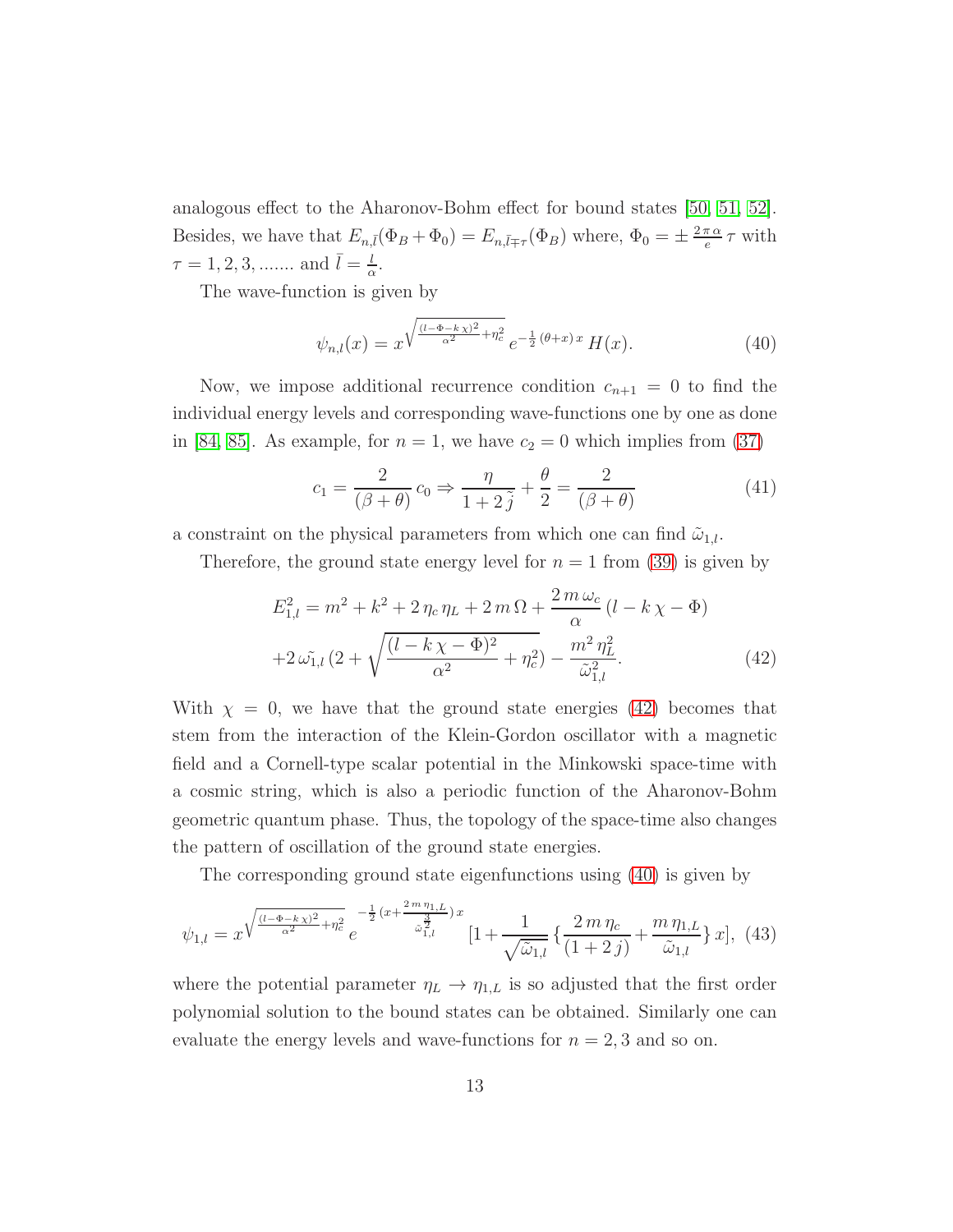Now, we discuss below few cases of the above obtained energy eigenvalues.

**Case 1 :** Linear scalar potential  $S = \eta_L r$ .

We consider here  $\eta_c \to 0$ , that is, only a linear scalar potential into the relativistic quantum system.

Therefore, the energy eigenvalue Eq. [\(39\)](#page-11-1) becomes

<span id="page-13-0"></span>
$$
E_{n,l}^{2} = m^{2} + k^{2} + 2 m \Omega + \frac{2 m \omega_{c}}{\alpha} (l - k \chi - \Phi)
$$
  
+2\tilde{\omega} (n + 1 + \frac{|l - k \chi - \Phi|}{\alpha}) - \frac{m^{2} \eta\_{L}^{2}}{\tilde{\omega}^{2}}. (44)

Equation [\(44\)](#page-13-0) is the eigenvalue of a charged scalar particle in the presence of external fields including an internal magnetic flux field in a cosmic string space-time with a spacelike dislocation subject to a linear scalar potential. For  $\alpha \to 1$ , the energy eigenvalue Eq. [\(44\)](#page-13-0) reduces to the result obtained in Ref. [\[30\]](#page-19-7) (see Eq. (42) in Ref. [30]). With  $\chi = 0$ , we have that the energy eigenvalue [\(44\)](#page-13-0) becomes that stem from the interaction of the Klein-Gordon oscillator with a magnetic field and a linear scalar potential in the Minkowski space-time with a cosmic string. Thus, the topology of the space-time also changes the pattern of oscillation of the ground state energies.

**Case 2**: Absence of external magnetic field,  $B_0 = 0$ .

We choose here  $B_0 \to 0$ , that is, no external fields into the considered relativistic quantum system. In that case, the energy eigenvalue Eq. [\(39\)](#page-11-1) becomes

<span id="page-13-1"></span>
$$
E_{n,l}^{2} = m^{2} + k^{2} + 2\sqrt{m^{2} \Omega^{2} + \eta_{L}^{2}} (n + 1 + \sqrt{\frac{(l - k\chi - \Phi)^{2}}{\alpha^{2}} + \eta_{c}^{2}}) - \frac{m^{2} \eta_{L}^{2}}{m^{2} \Omega^{2} + \eta_{L}^{2}} + 2\eta_{c} \eta_{L} + 2m \Omega.
$$
\n(45)

Equation [\(45\)](#page-13-1) is the energy eigenvalue of Klein-Gordon oscillator field in the presence of an internal magnetic flux field is a cosmic string space-time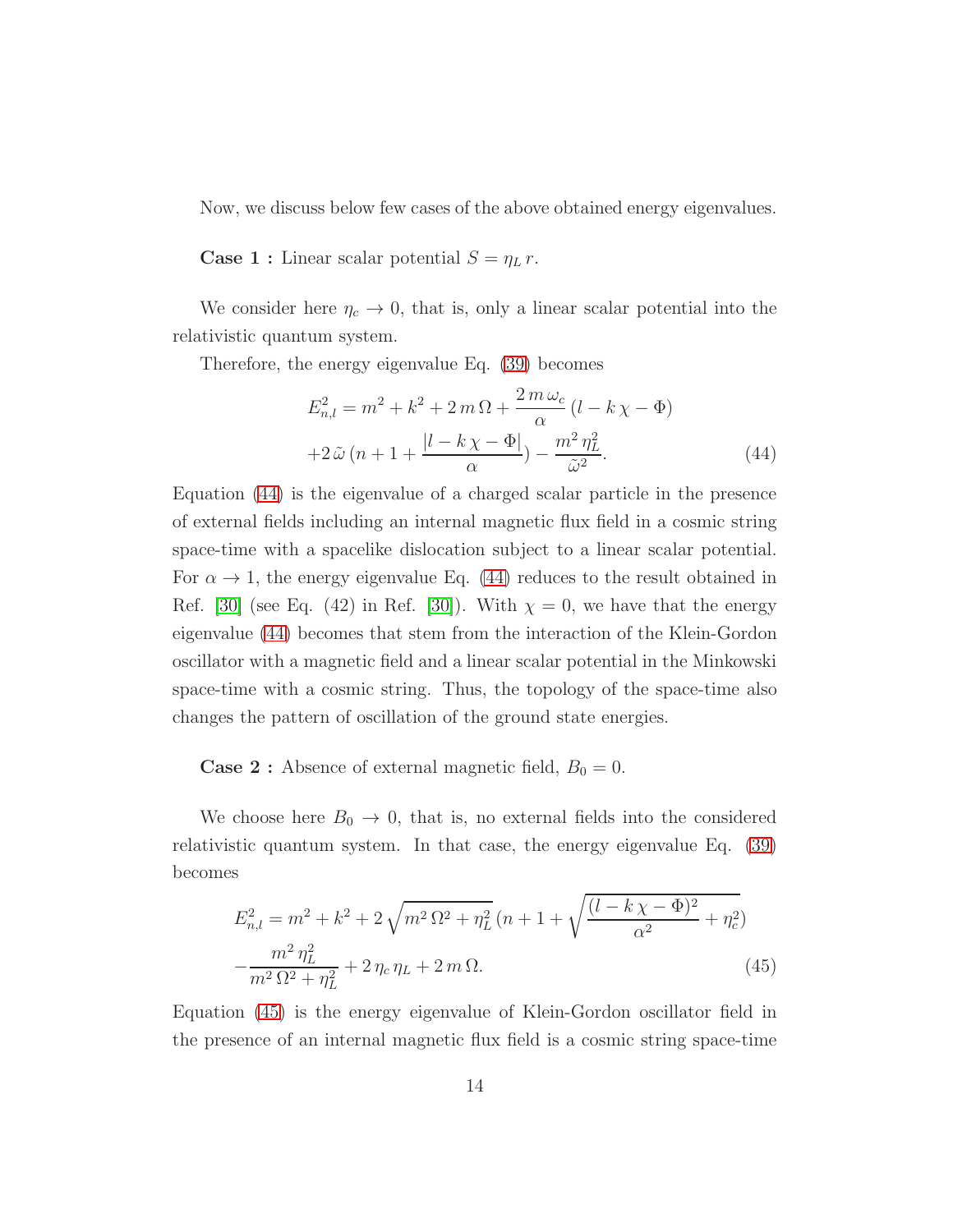with a spacelike dislocation subject to a Cornell-type scalar potential. For  $\alpha \rightarrow 1$ , the energy eigenvalue Eq. [\(45\)](#page-13-1) reduces to the result obtained in Ref. [\[31\]](#page-19-8). With  $\chi = 0$ , we have that the energy eigenvalue [\(45\)](#page-13-1) becomes that stem from the interaction of the Klein-Gordon oscillator with a Cornell-type scalar potential in the Minkowski space-time with a cosmic string. Thus, the topology of the space-time also changes the pattern of oscillations of the ground state energies.

**Case 3 :** Zero dislocation parameter  $\chi = 0$ .

We choose here zero torsion parameter,  $\chi \rightarrow 0$  into the considered relativistic system. In that case, the energy eigenvalue Eq. [\(39\)](#page-11-1) becomes

<span id="page-14-0"></span>
$$
E_{n,l}^{2} = m^{2} + k^{2} + 2 \eta_{c} \eta_{L} + 2 m \Omega + \frac{2 m \omega_{c}}{\alpha} (l - \Phi)
$$
  
+2\tilde{\omega} (n + 1 + \sqrt{\frac{(l - \Phi)^{2}}{\alpha^{2}} + \eta\_{c}^{2}}) - \frac{m^{2} \eta\_{L}^{2}}{\tilde{\omega}^{2}}. (46)

Equation [\(46\)](#page-14-0) is the energy eigenvalue of a massive charged particle in the presence of external uniform magnetic field including an internal magnetic flux subject to a Cornell-type scalar potential in a cosmic string space-time.

In all the above cases, we see that the relativistic energy eigenvalue depends on the geometric quantum phase [\[47\]](#page-20-8) which gives rise to the analogous effect to the Aharonov-Bohm effect for a bound states. Besides, we have that,  $E_{n,\bar{l}}(\Phi_B + \Phi_0) = E_{n,\bar{l} \mp \tau}(\Phi_B)$  where,  $\Phi_0 = \pm \frac{2\pi \alpha}{e}$  $\frac{\pi \alpha}{e} \tau$  with  $\tau = 1, 2, 3, \dots$  and  $\bar{l} = \frac{l}{\alpha}$  $\frac{l}{\alpha}$ . It is observed in *case 1-case 2* that the angular momentum eigenvalue l is shifted,  $l \rightarrow l_{eff} = \frac{1}{\alpha}$  $\frac{1}{\alpha} (l - \Phi - k \chi)$  whereas in case 3, it is  $l \to l' = \frac{1}{\alpha}$  $\frac{1}{\alpha} (l - \Phi),$ an effective angular quantum number. As done earlier one can evaluate the individual energy level and eigenfunction one by one.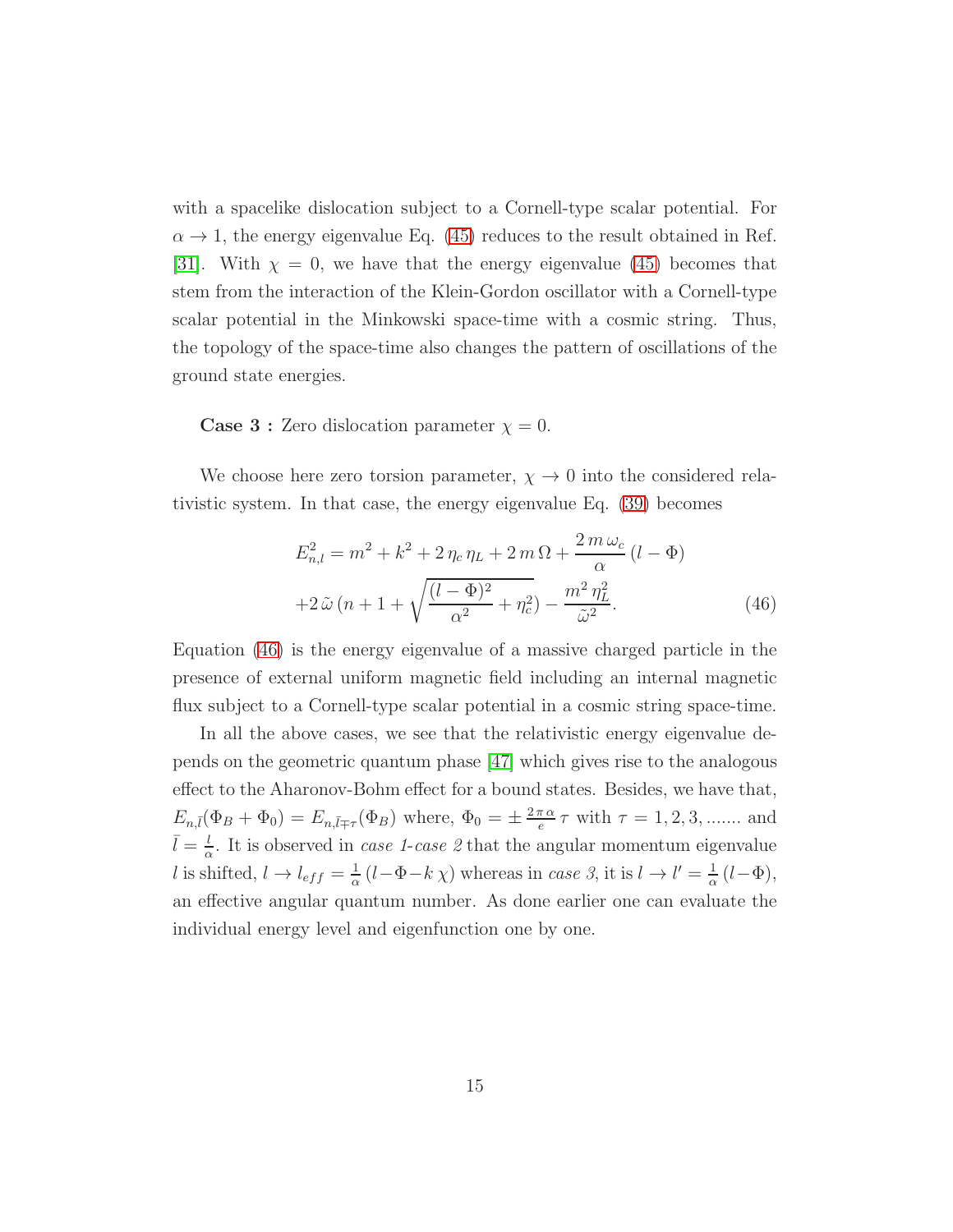#### 3 Conclusions

We have investigated the effect of torsion and topological defects that stem from a space-time with a spacelike dislocation on the interactions between an electrically charged particle and an external uniform magnetic field. Besides, we have assumed that the topological defects have an internal magnetic flux flux. By solving the Klein-Gordon oscillator equation analytically in subsection 2.1, we have obtained the relativistic energy eigenvalue Eq.  $(24)$ and corresponding eigenfunction Eq. [\(25\)](#page-7-2). We have shown that for  $\alpha \to 1$ , the energy eigenvalue reduces to the result obtained in Ref. [\[30\]](#page-19-7). We have seen in Eq. [\(24\)](#page-7-0) that there exists an effective angular momentum quantum number,  $l \rightarrow l_{eff} = \frac{1}{\alpha}$  $\frac{1}{\alpha}$  (l – k  $\chi$  –  $\frac{\phi_B}{(2\pi)}$  $\frac{\varphi_B}{(2\pi/e)}$ ). Thus the relativistic energy eigenvalue depend on the geometric quantum phase [\[47\]](#page-20-8). This dependence of the energy eigenvalue on the geometric quantum phase gives rise to the analogue effect to the Aharonov-Bohm effect for bound states [\[50,](#page-20-9) [51,](#page-20-10) [52\]](#page-20-11). Thus, we have that  $E_{n,\bar{l}}(\Phi_B + \Phi_0) = E_{n,\bar{l}\mp\tau}(\Phi_B)$  where,  $\Phi_0 = \pm \frac{2\pi\alpha}{e}$  $\frac{\pi \alpha}{e} \tau$  with  $\tau = 1, 2, 3, \dots$  and  $\bar{l} = \frac{l}{\alpha}$  $\frac{l}{\alpha}$ . For zero torsion parameter  $(\chi \to 0)$ , we have also obtained the energy eigenvalue Eq. [\(26\)](#page-7-1) which is the extended result in comparison to those obtained in [\[7\]](#page-17-6) in a cosmic string space-time in the presence of external fields including an internal magnetic flux field. We have seen that the presence of torsion ( $\chi \neq 0$ ) in the space-time modifies the degeneracy of the relativistic energy levels. Besides, the presence of torsion in the space-time changes the pattern of oscillation of the energy levels.

We have extended our above discussion to investigate the behaviour of this relativistic system under the influence of a Cornell-type scalar potential in sub-section 2.2. We have solved the Klein-Gordon oscillator equation in the cosmic string space-time with a spacelike dislocation and obtained the energy eigenvalue Eq. [\(39\)](#page-11-1). We have seen that for  $\alpha \to 1$  and  $\eta_c \to 0$ , this energy eigenvalue reduces to the result obtained in Ref. [\[30\]](#page-19-7). Furthermore, in the absence of external fields  $(B_0 \to 0)$ , this energy eigenvalue Eq. [\(39\)](#page-11-1) reduces to the result obtained in Ref. [\[31\]](#page-19-8). Thus, we have observed that the relativistic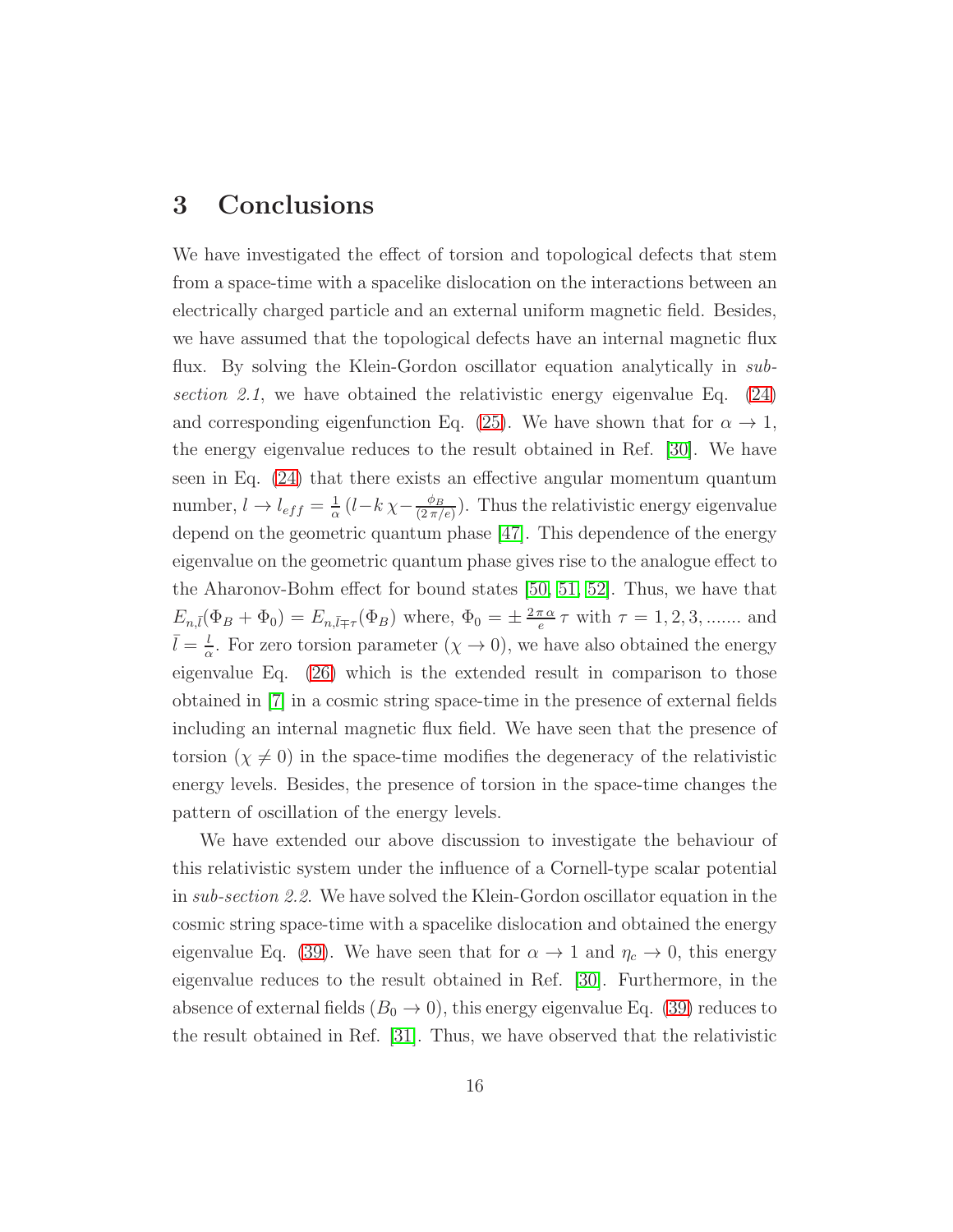energy eigenvalue Eq. [\(39\)](#page-11-1) is the extended results in comparison to those obtained in Refs. [\[30,](#page-19-7) [31\]](#page-19-8). Also, we have seen that the relativistic energy eigenvalue Eq. [\(39\)](#page-11-1) depends on the Aharonov-Bohm geometric quantum phase [\[47\]](#page-20-8). This dependence of the relativistic energy eigenvalue on the geometric quantum phase gives rise to the analogue effect to the Aharonov-Bohm effect for bound states [\[50,](#page-20-9) [51,](#page-20-10) [52\]](#page-20-11). We have that  $E_{n,\bar{l}}(\Phi_B + \Phi_0) =$  $E_{n,\bar{l}\mp\tau}(\Phi_B)$  where,  $\Phi_0 = \pm \frac{2\pi\alpha}{e}$  $\frac{\pi \alpha}{e} \tau$  with  $\tau = 1, 2, 3, \dots$  and  $\bar{l} = \frac{l}{\alpha}$  $\frac{l}{\alpha}$ . Thus we have seen that the presence of torsion ( $\chi \neq 0$ ) in the space-time modifies the degeneracy of the relativistic energy levels. Besides, the presence of torsion in the space-time changes the pattern of oscillation of the energy levels. For  $\chi = 0$ , we have also obtained the relativistic energy eigenvalue Eq. [\(46\)](#page-14-0) of a massive charged particle in the presence of external fields including an internal magnetic flux field in a cosmic string space-time subject to a Cornelltype scalar potential. We have seen that the energy eigenvalue depends on the geometric quantum phase [\[47\]](#page-20-8) which gives rise to the analogue effect to the Aharonov-Bohm effect for bound states [\[50,](#page-20-9) [51,](#page-20-10) [52\]](#page-20-11).

In recent years, thermodynamic properties of quantum systems  $[86, 87,$  $[86, 87,$ [88,](#page-23-0) [89,](#page-23-1) [90\]](#page-23-2), quantum Hall effect [\[23,](#page-19-0) [91,](#page-23-3) [92\]](#page-23-4), displaced Fock states [\[93,](#page-23-5) [94\]](#page-23-6), and the possibility of building coherent state [\[95,](#page-23-7) [96,](#page-23-8) [97,](#page-23-9) [98\]](#page-23-10) have attracted a great current research interest in the literature. It is well known in nonrelativistic quantum mechanics that the Landau quantization is the simplest system that we can work with the studies of quantum Hall effect. Therefore, the relativistic systems analyzed in this work may be used for investigating the influence of torsion, topological defects (cosmic string) as well as the potential for searching the relativistic analogue to the quantum Hall effect, coherent states, and displaced Fock states in topological defects space-time with a spacelike dislocation. So the results are given in this paper with those in Refs. [\[7,](#page-17-6) [30,](#page-19-7) [31\]](#page-19-8) would present the above interesting effects.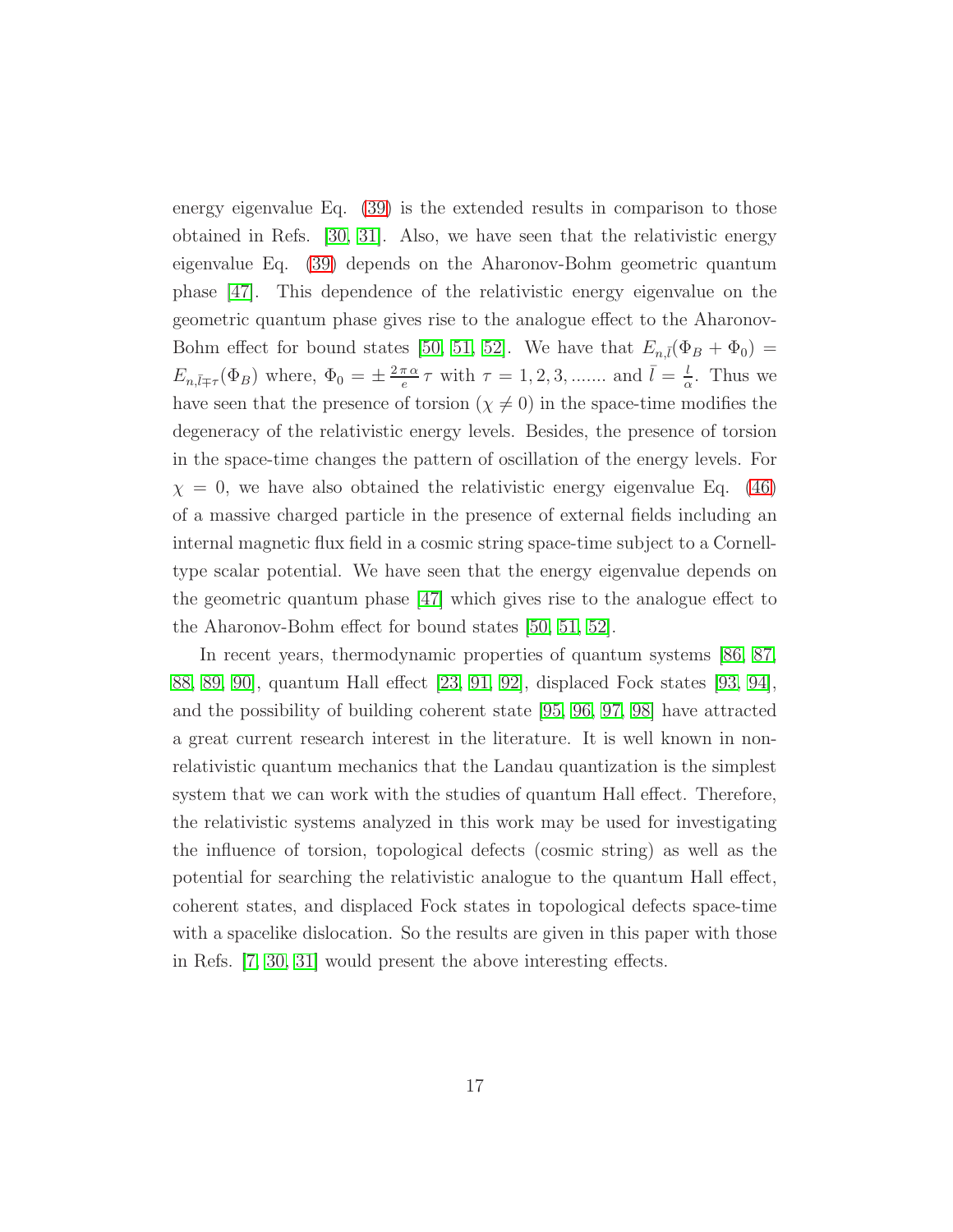### Acknowledgement

Author sincerely acknowledged the anonymous kind referee(s) for their valuable comments and suggestions.

## Data Availability

There is no data associated with this manuscript or no data has been used to prepare this manuscript.

## Conflict of Interest

Author declares that there is no conflict of interest regarding publication this paper.

## <span id="page-17-0"></span>References

- <span id="page-17-1"></span>[1] S. Bruce and P. Minning, Nuovo Cimento II 106 A, 711 (1993).
- <span id="page-17-2"></span>[2] V. V. Dvoeglazov, Nuovo Cimento II 107 A, 1413 (1994).
- <span id="page-17-3"></span>[3] M. Moshinsky, J. Phys. A: Math. Gen. 22, L817 (1989).
- <span id="page-17-4"></span>[4] A. Boumali and N. Messai, Can. J. Phys. **92**, 1460 (2014).
- <span id="page-17-5"></span>[5] K. Bakke and C. Furtado, Ann. Phys. (N. Y.) 355, 48 (2015).
- <span id="page-17-6"></span>[6] R. L. L. Vitória and K. Bakke, C. Furtado, Ann. Phys. (N. Y) 370, 128 (2016).
- <span id="page-17-7"></span>[7] J. Carvalho, A. M. de M. Carvalho, E. Cavalcante and C. Furtado, Eur. Phys. J. C (2016) 76 : 365.
- [8] Z. Wang, Z. Long, C. Long and M. Wu, Eur. Phys. J. Plus (2015) 130 : 36.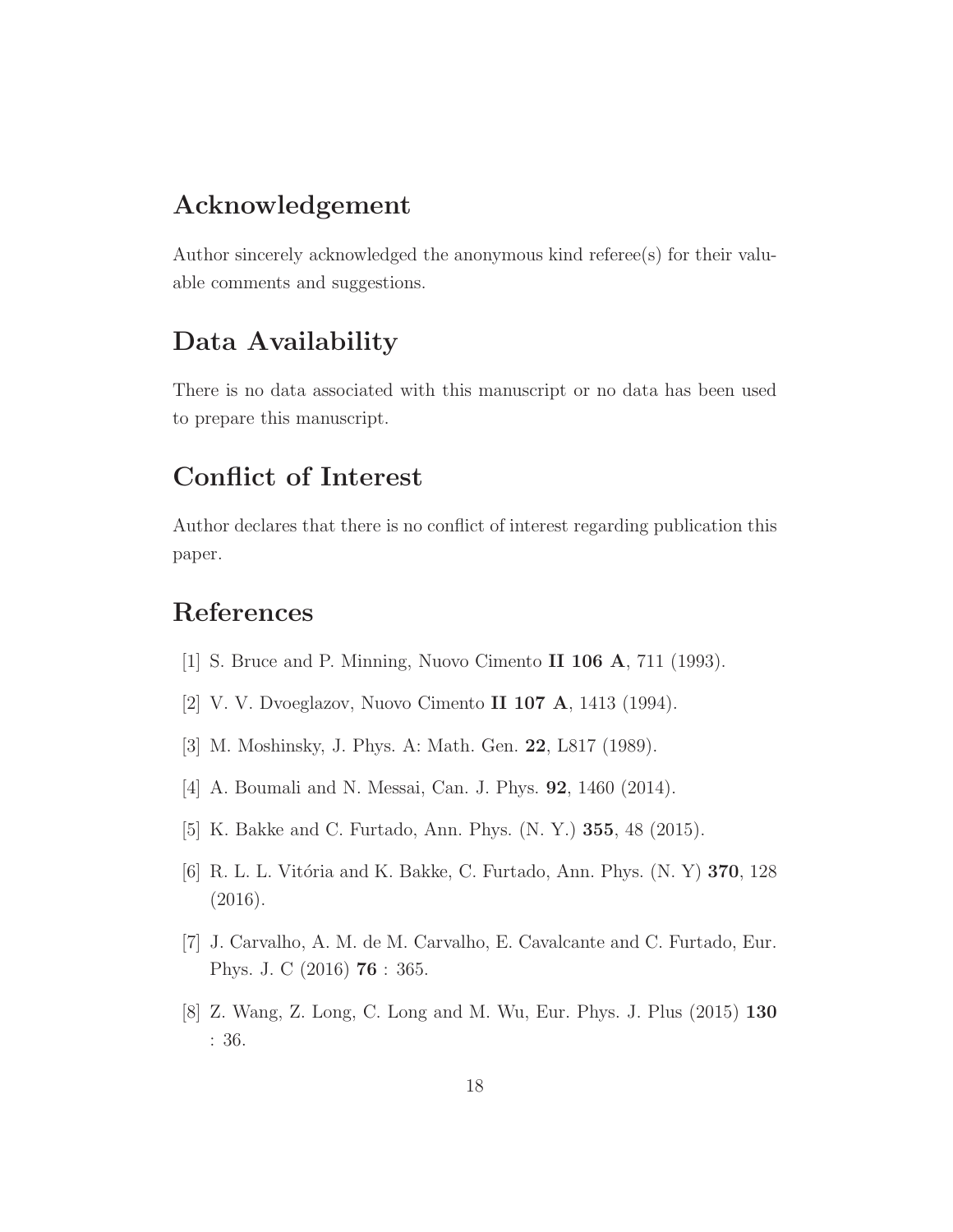- <span id="page-18-1"></span><span id="page-18-0"></span>[9] C. Furtado and F. Moraes, Euro Phys. Lett. 45, 279 (1999).
- <span id="page-18-2"></span>[10] A. L. Silva Netto and C. Furtado, J. Phys. : Cond. Matter 20, 125209 (2008).
- <span id="page-18-3"></span>[11] M. Hosseini, H. Hassanabadi, S. Hassanabadi and P. Sedaghatnia, IJG-MMP (2019) 16:1950054.
- <span id="page-18-4"></span>[12] M. Hosseinpour, H. Hassanabadi and F. M. Andrade, Eur. Phys. J. C (2018) 78:93.
- <span id="page-18-5"></span>[13] H. Hassanabadi, M Hosseinpour and M de Montigny, Eur. Phy. J Plus (2017) 132:541.
- <span id="page-18-6"></span>[14] M. Hosseinpour, F. M. Andrade, E. O. Silva and H. Hassanabadi, Eur. Phys. J. C (2017) 77:270.
- <span id="page-18-7"></span>[15] T. W. B. Kibble, J. Phys. A 19, 1387 (1976).
- <span id="page-18-8"></span>[16] A. Vilenkin and E. P. S. Shellard, Cosmic strings and other topological defects, Cambridge University Press, Cambridge (1994).
- <span id="page-18-9"></span>[17] M. Hindmarsh and T. Kibble, Rep. Prog. Phys. 58, 477 (1995).
- <span id="page-18-10"></span>[18] M. O. Katanaev and I. V. Volovich, Ann. Phys. (N. Y.) 216, 1 (1992).
- <span id="page-18-11"></span>[19] H. Kleinert, Gauge Fields in Condensed Matter, Vol. 2, World Scientific, Singapore (1989).
- <span id="page-18-12"></span>[20] C. Filgueiras, M. Rojas, G. Aciole and E. O. Silva, Phys. Lett. A 380, 3847 (2016).
- <span id="page-18-13"></span>[21] J. Wang, K. Ma, K. Li and H. Fan, Ann. Phys. 362, 327 (2015).
- [22] C. Filgueiras and E. O. Silva, Phys. Lett. A 379, 2110 (2015).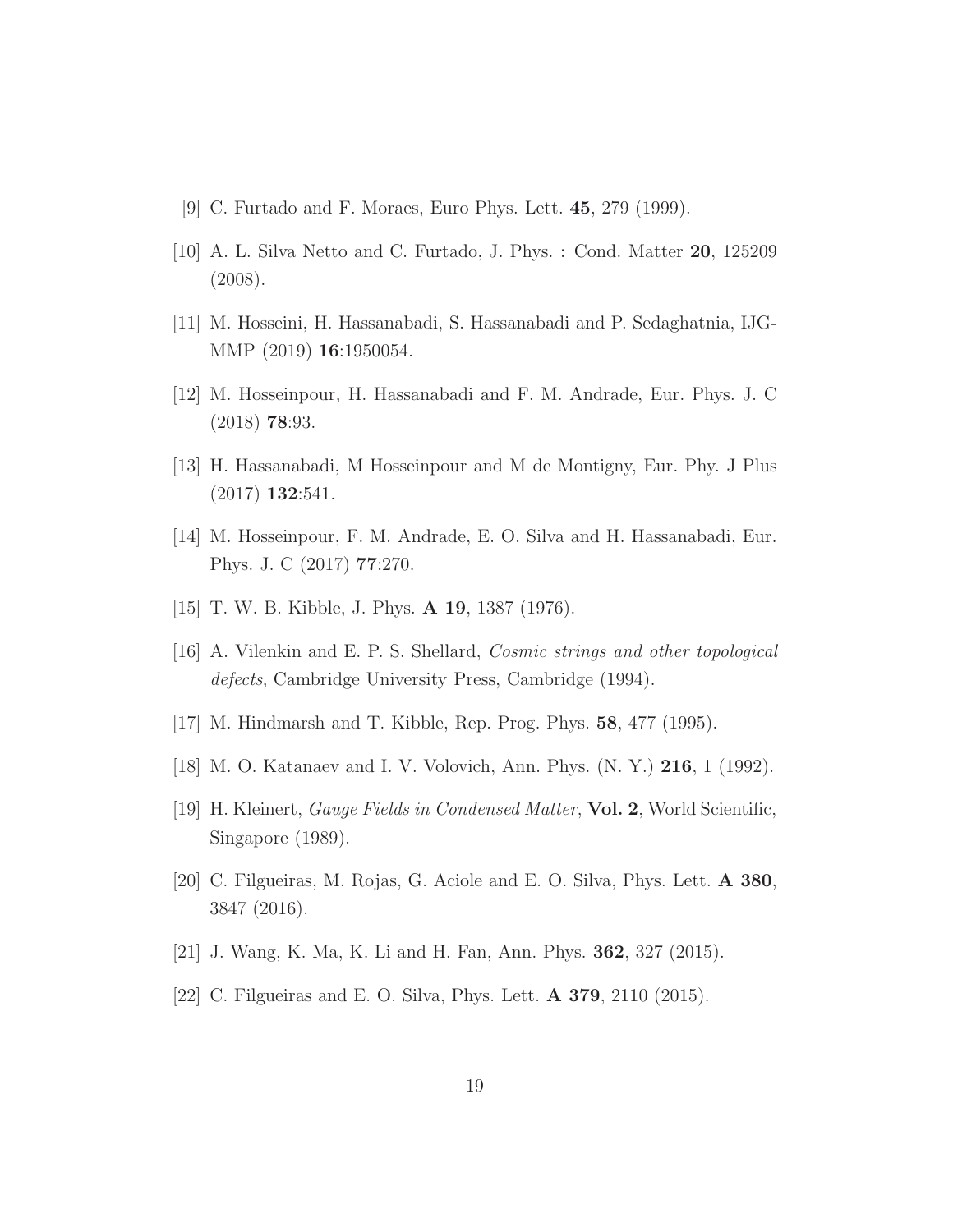- <span id="page-19-1"></span><span id="page-19-0"></span>[23] K. V. Klitzing, G. Dorda and M. Pepper, Phys. Rev. Lett. 45, 494 (1981).
- <span id="page-19-2"></span>[24] A. Vilenkin, Phys. Lett. B 133, 177 (1983).
- <span id="page-19-3"></span>[25] A. Vilenkin, Phys. Rep. 121, 263 (1985).
- <span id="page-19-4"></span>[26] W. A. Hiscock, Phys. Rev. A 31, 3288 (1985).
- <span id="page-19-5"></span>[27] B. Linet, Gen. Relativ. Grav. 17, 1109 (1985).
- <span id="page-19-6"></span>[28] E. R. F. Medeiros and E. R. B. de Mello, Eur. Phys. J. C (2012) 72:2051.
- <span id="page-19-7"></span>[29] C. Furtado and F. Moraes, Phys. Lett. A 188, 394 (1994).
- <span id="page-19-8"></span>[30] R. L. L. Vitória and K. Bakke, Int. Jour. Mod. Phys.  $D$  27, 1850005 (2018).
- <span id="page-19-16"></span>[31] R. L. L. Vitória and K. Bakke, Eur. Phys. J. Plus (2018) **133** : 490.
- <span id="page-19-15"></span>[32] R. L. L. Vitória, Eur. Phys. J. C (2019) **79** : 844.
- <span id="page-19-9"></span>[33] R. L. L. Vitória and K. Bakke, Gen. Relativ. Grav. (2016) 48 : 161.
- <span id="page-19-10"></span>[34] A. V. D. M. Maia and K. Bakke, Physica B : Condens. Matter 531, 213 (2018).
- <span id="page-19-11"></span>[35] R. L. L. Vitória and K. Bakke, Eur. Phys. J. C (2018) **78** : 175.
- <span id="page-19-12"></span>[36] C. Furtado, F. Moraes, J. Phys. A : Math. Gen. 33, 5513 (2000).
- <span id="page-19-13"></span>[37] M. J. Bueno, C. Furtado and K. Bakke, Physica B : Condens. Matter 496, 45 (2016).
- <span id="page-19-14"></span>[38] G. de A. Marques, C. Furtado, V. B. Bezerra and F. Moraes, J. Phys. : Math. Gen. **A 34**, 5945 (2001).
- [39] K. Bakke, Physics B : Condens. Matter 537, 346 (2018).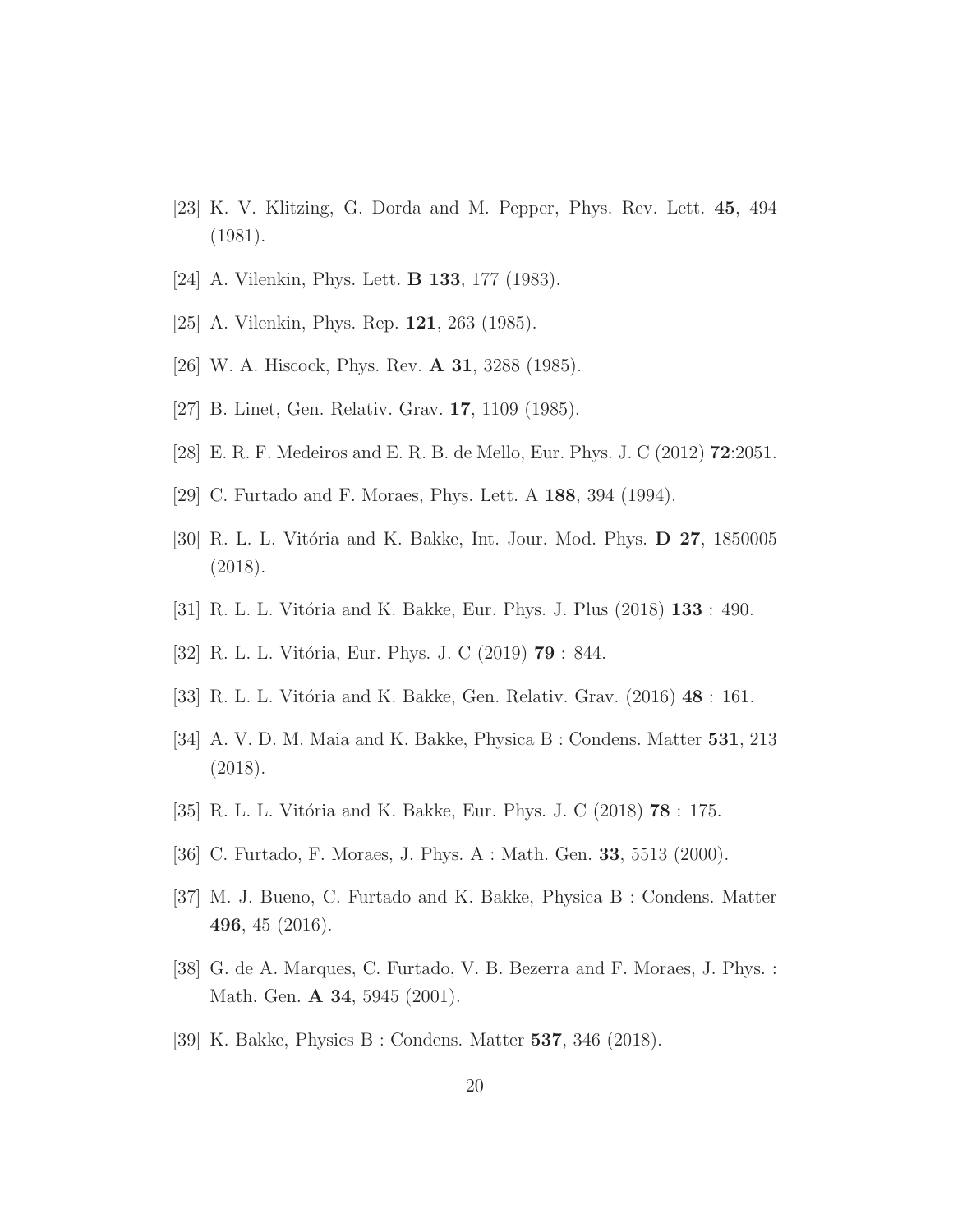- <span id="page-20-1"></span><span id="page-20-0"></span>[40] K. Bakke, L. R. Ribeiro and C. Furtado, Cent. Eur. J. Phys. 8, 893 (2010).
- <span id="page-20-2"></span>[41] K. Bakke, Ann. Phys. (N. Y.) 346, 51 (2014).
- <span id="page-20-3"></span>[42] J. Carvalho, C. Furtado and F. Moraes, Phys. Rev. **A 84**, 032109 (2011).
- <span id="page-20-4"></span>[43] K. Bakke and C. Furtado, Ann. Phys. (N. Y.) 336, 489 (2013).
- <span id="page-20-5"></span>[44] R. A. Puntigam, H.H. Soleng, Class. Quantum Gravity 14, 1129 (1997).
- <span id="page-20-6"></span>[45] K. C. Valanis and V. P. Panoskaltsis, Acta Mech. 175, 77 (2005).
- <span id="page-20-8"></span>[46] A. L. C. de Oliveira, E. R. Bezerra de Mello, Class. Quantum Grav. 23, 5249 (2006).
- <span id="page-20-12"></span>[47] Y. Aharonov and D. Bohm, Phys. Rev. **115**, 485 (1959).
- <span id="page-20-7"></span>[48] M. S. Cunha, C. R. Muniz, H. R. Christiansen and V. B. Bezerra, Eur. Phys. J. C (2016) 76 : 512.
- <span id="page-20-9"></span>[49] A. F. Nikiforov and V. B. Uvarov, Special Functions of Mathematical *Physics*, Birkhäuser, Basel (1988).
- <span id="page-20-10"></span>[50] M. Peshkin and A. Tonomura, Lect. Notes Phys. Vol. 340, Springer, Berlin, Germany (1989).
- <span id="page-20-11"></span>[51] C. Furtado, V. B. Bezerra and F. Moraes, Mod. Phys. Lett. A 15, 253  $(2000).$
- <span id="page-20-13"></span>[52] V. B. Bezerra, J. Math. Phys. **30**, 2895 (1989).
- <span id="page-20-14"></span>[53] M. K. Bahar and F. Yasuk, Adv. HEP. 2013, 814985 (2013).
- <span id="page-20-15"></span>[54] R. L. L. Vitória and H. Belich, Adv. HEP 2019, 1248393 (2019).
- [55] R. L. L. Vitória and K. Bakke, Eur. Phys. J. Plus  $(2016)$  **131** : 36.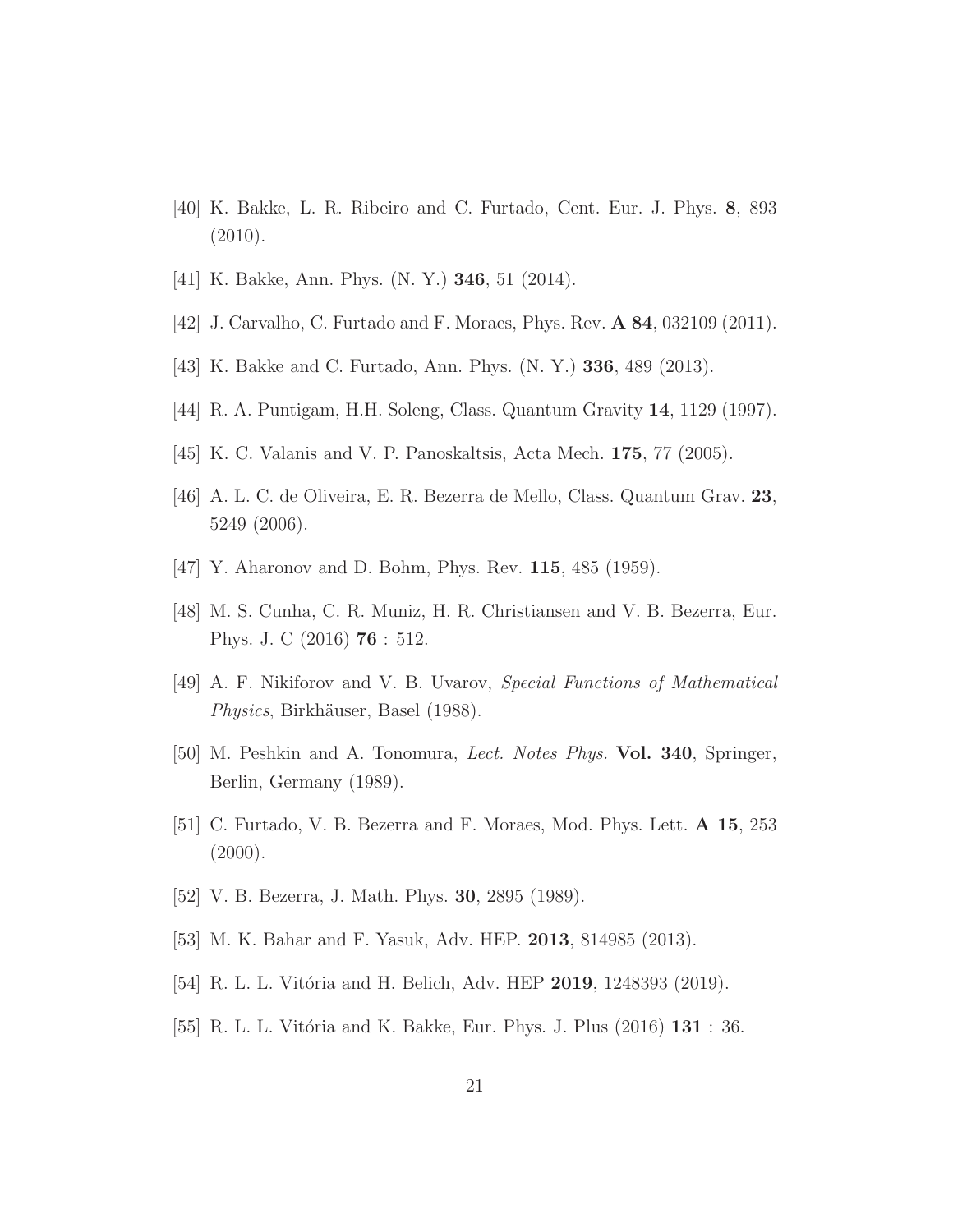- <span id="page-21-1"></span><span id="page-21-0"></span>[56] R. L. L. Vitória and H. Belich, Eur. Phys. J. C (2018) **78** : 999.
- <span id="page-21-2"></span>[57] L. C. N. Santos and C. C. Barros Jr., Eur. Phys. J. C (2018) 78 : 13.
- <span id="page-21-3"></span>[58] K. Bakke and H. Belich, Ann. Phys. (N. Y.) 360, 596 (2015).
- <span id="page-21-4"></span>[59] R. L. L. Vitória, H. Belich, K. Bakke, Adv. HEP 2017, 6893084 (2017).
- <span id="page-21-5"></span>[60] R. F. Ribeiro and K. Bakke, Ann. Phys. (N. Y.) 385, 36 (2017).
- <span id="page-21-6"></span>[61] R. L. L. Vitória, C. Furtado and K. Bakke, Eur. Phys. J. C (2018)  $78:44$ .
- <span id="page-21-7"></span>[62] E. V. B. Leite, H. Belich and K. Bakke, Adv. HEP 2015, 925846 (2015).
- <span id="page-21-8"></span>[63] C. Alexandrou, P. de Forcrand and O. Jahn, Nucl. Phys. B 119, 667 (2003).
- <span id="page-21-9"></span>[64] C. Quigg and J. L. Rosner, Phys. Rep. 56, 167 (1979).
- <span id="page-21-10"></span>[65] M. Chaichian and R. Kogerler, Ann. Phys. 124, 61 (1980).
- <span id="page-21-11"></span>[66] G. Plante and A. F. Antippa, J. Math. Phys. 46, 062108 (2005).
- <span id="page-21-12"></span>[67] J. D. Stack, Phys. Rev. **D 29**, 1213 (1984).
- <span id="page-21-13"></span>[68] G. S. Bali, K. Schilling, and A. Wachter, Phys. Rev. D 56, 2566 (1997).
- <span id="page-21-14"></span>[69] E. Eichten, K. Gottfried, T. Kinoshita, K. D. Lane, and T.-M. Yan, Phys. Rev. D 21, 313 (1980).
- <span id="page-21-15"></span>[70] E. Eichten, K. Gottfried, T. Kinoshita, K. D. Lane, and T. M. Yan, Phys. Rev. D 21, 203 (1980).
- <span id="page-21-16"></span>[71] J.-L. D.-Garret and M.-A. S.-Lozano, Phys. Lett. B 669 , 52 (2008).
- [72] J.-L. D.-Garret and M.-A. S.-Lozano, Computer Phys. Commun. 180, 768 (2009).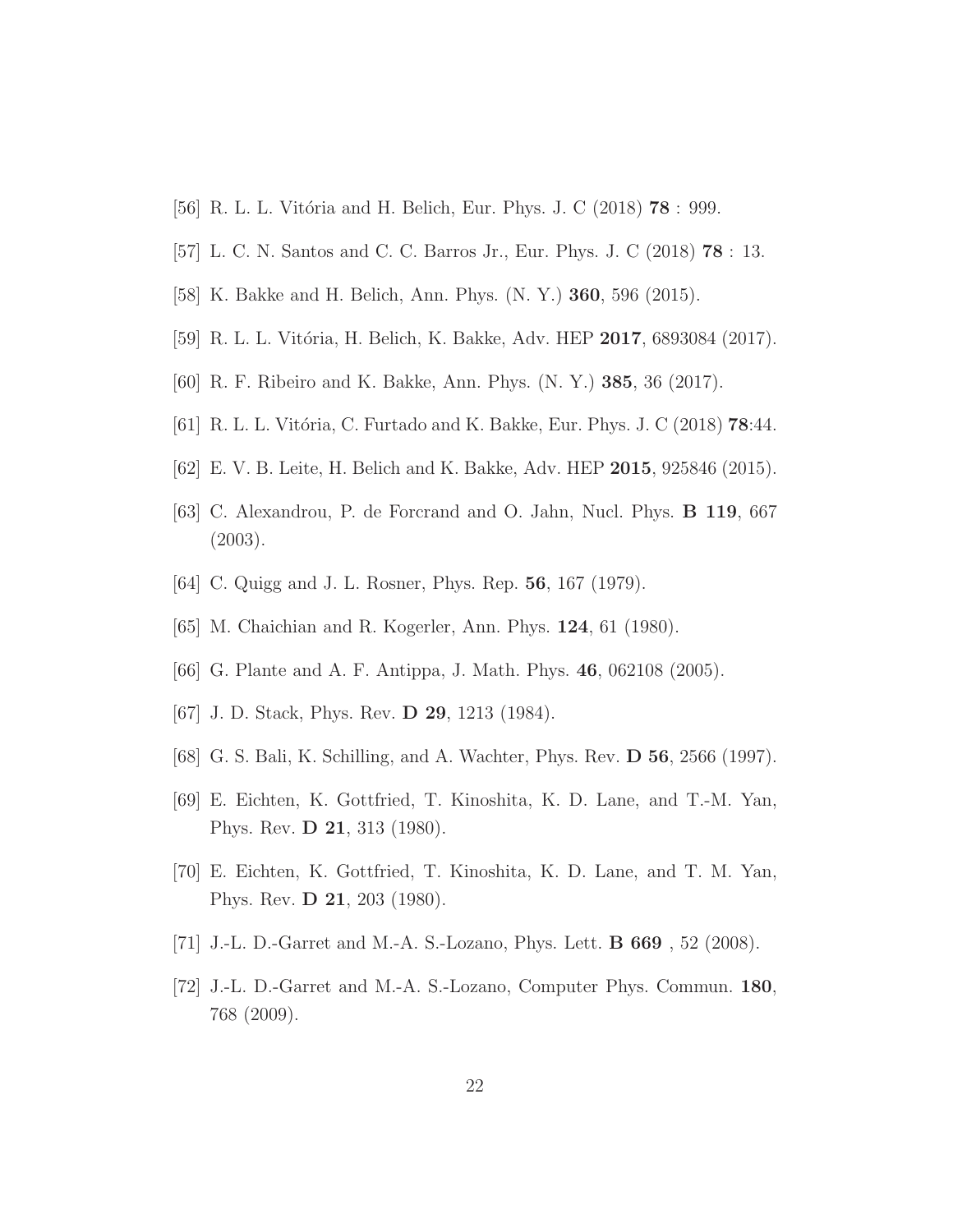- <span id="page-22-1"></span><span id="page-22-0"></span>[73] D. Bessis, E. R. Vrscay, and C. R. Handy, J. Phys. A 20, 419 (1987).
- <span id="page-22-2"></span>[74] Z. Ghalenovi, A. A. Rajabi, and M. Hamzavi, Acta Phys. Polonica B 42, 1849 (2011).
- <span id="page-22-3"></span>[75] A. Ronveaux, Heuns Differential Equations, Oxford University Press, Oxford ( 1995).
- <span id="page-22-4"></span>[76] S. Y. Slavyanov and W. Lay, Special Functions: A Unified Theory Based in Singularities, Oxford University Press, New York (2000).
- <span id="page-22-5"></span>[77] H. Suzuki, E. Takasugi and H. Umetsu, Prog. Theor. Phys. 100, 491 (1998).
- <span id="page-22-6"></span>[78] P. Fiziev and D. Staicova, Phys. Rev. D 84, 127502 (2011).
- <span id="page-22-7"></span>[79] M. -A. Dariescu, C. Dariescu and C. Stelea, arXiv : 1812.06852v2 [hepth].
- <span id="page-22-8"></span>[80] H. S Vieira and V. B. Bezerra, Ann. Phys. 373, 28 (2016).
- <span id="page-22-9"></span>[81] M. Hortacsu, Adv.High Energy Phys. 2018, 8621573 (2018).
- <span id="page-22-10"></span>[82] I. Sakali, K. Jusufi and Ali Övgün, Gen. Relativ. Gravit.  $(2018)$  50 : 125.
- <span id="page-22-11"></span>[83] G. B. Arfken and H. J. Weber, Mathematical Methods For Physicists, Elsevier Academic Pres, London (2005).
- <span id="page-22-12"></span>[84] A. Vercin, Phys. Lett. B **260**, 120 (1991).
- <span id="page-22-13"></span>[85] J. Myrhein, E. Halvorsen and A. Vercin, Phys. Lett. B 278, 171 (1992).
- <span id="page-22-14"></span>[86] X.-Q. Song, C.-W. Wang and C.-S. Jia, Chem. Phys. Lett. 673, 50 (2017).
- [87] H. Hassanabadi and M. Hosseinpour, Eur. Phys. J. C (2016)76 : 553.